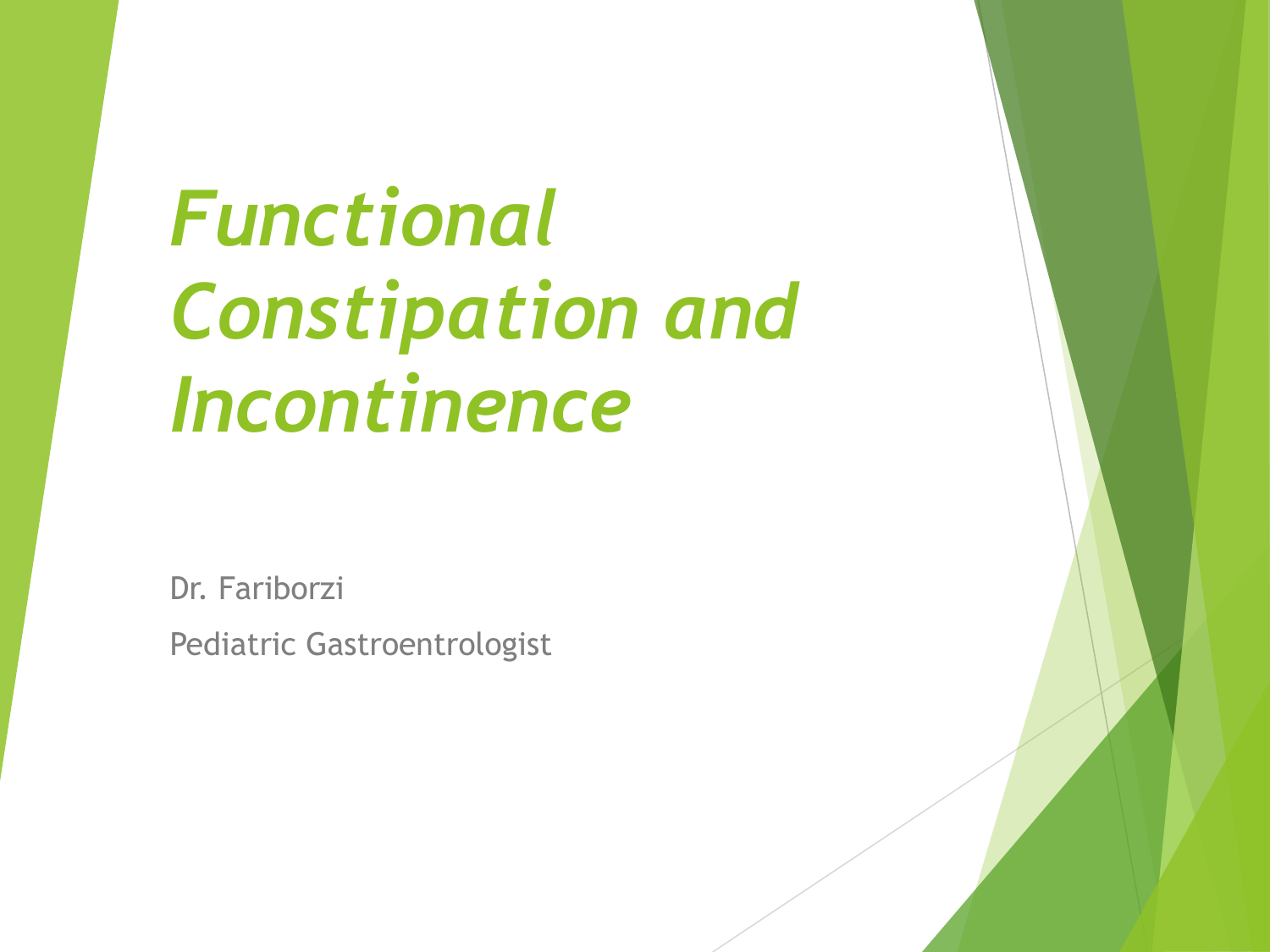#### NORMAL STOOLING PATTERN

- Stool frequency changes in children with age.
- The stool frequency gradually declines from more than four stools per day during the first week of life to one to two stools per day by the age of 4 years.
- Differences in stooling frequency have been observed between healthy breast-fed and formula-fed infants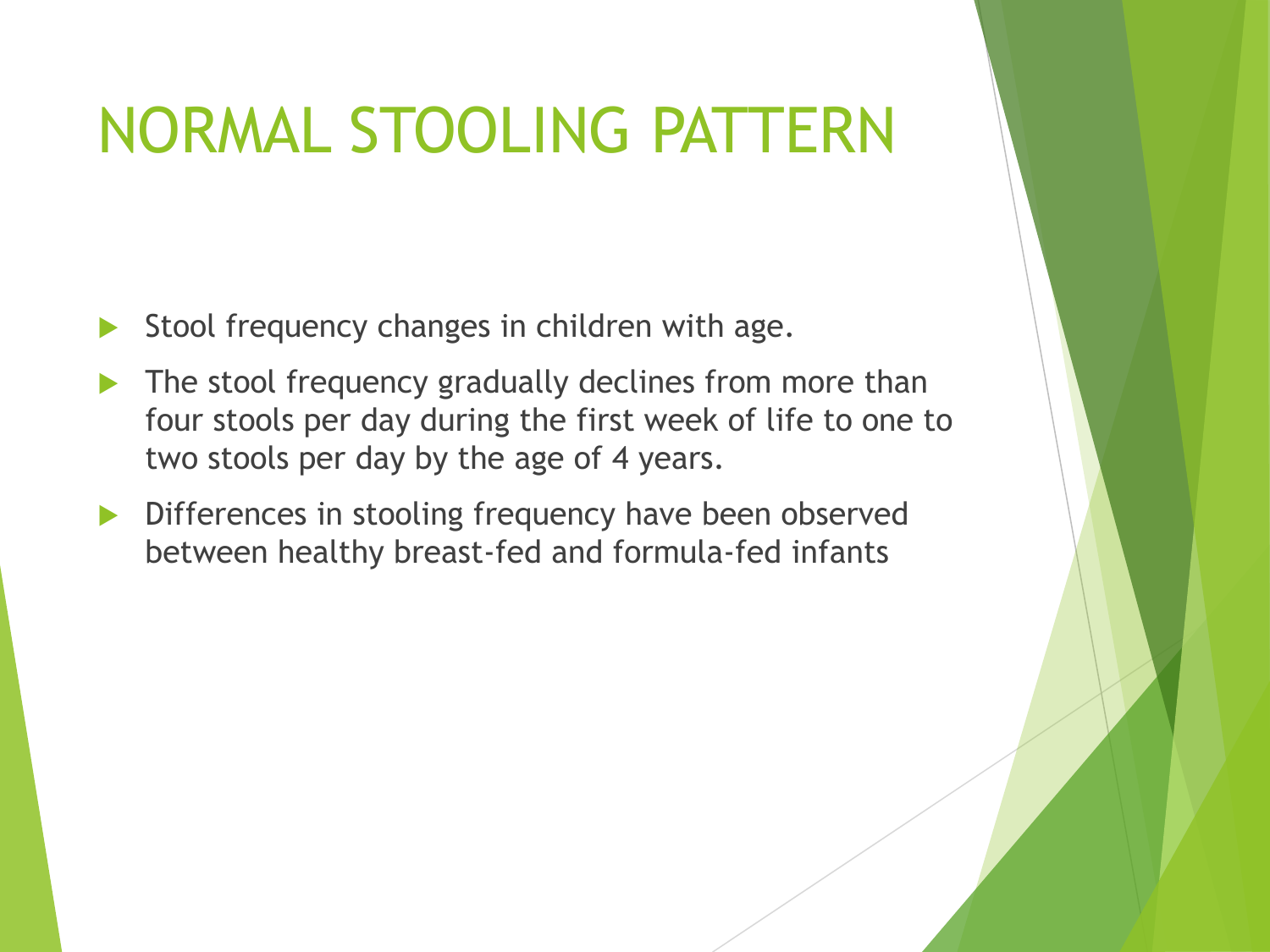#### **EPIDEMIOLOGY**

**Constipation is a common symptom in children,** accounting for 3% to 10% of general pediatric outpatient visits and up to 25% of visits to pediatric gastroenterologists

The worldwide prevalence varies from 0.7% to 29.6%.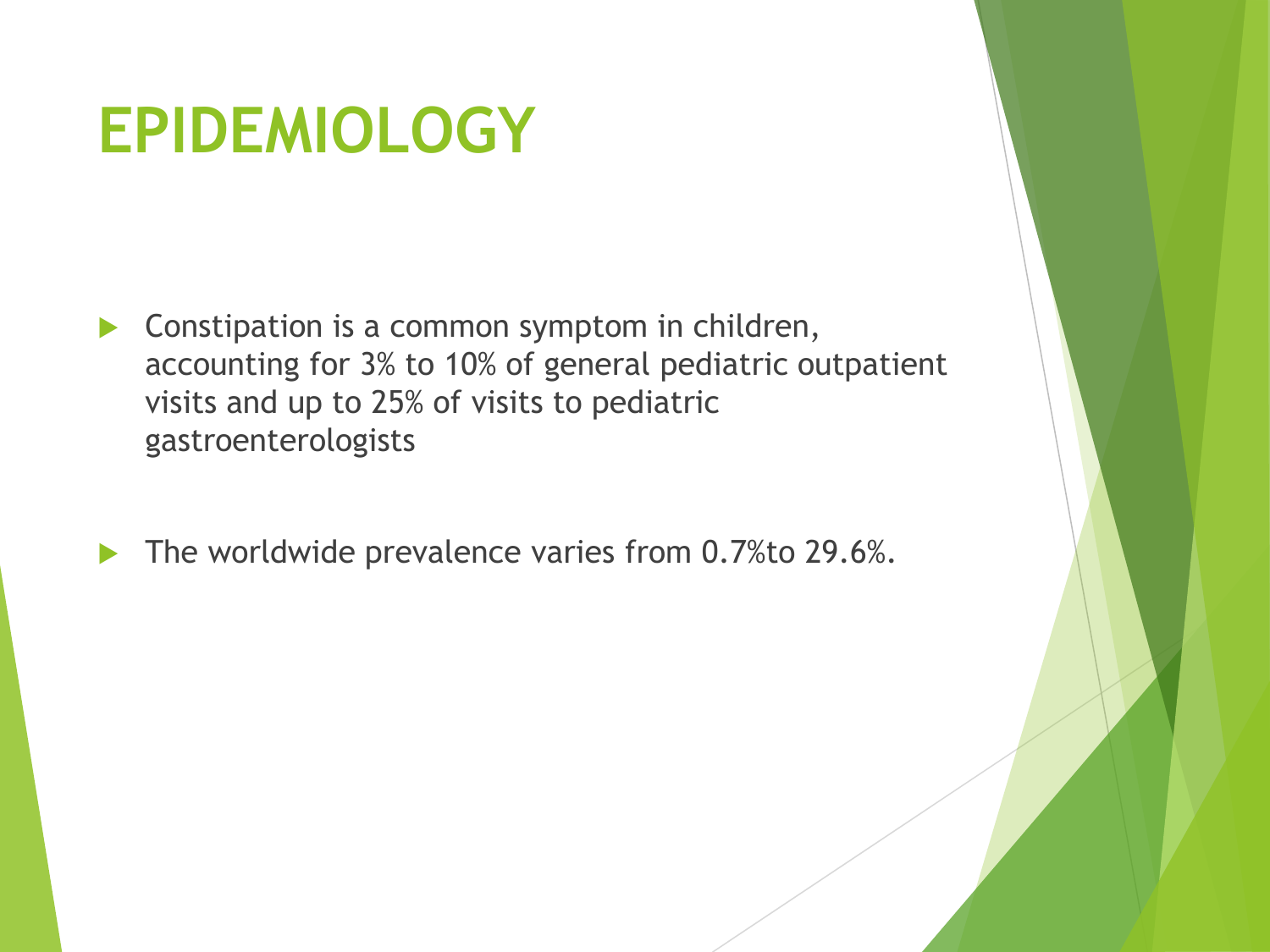#### **BOX 11-1** Rome III Criteria for Pediatric **Functional Constipation**

Diagnostic criteria must include:

- Two or more criteria for at least 1 month in infants up to 4 years
- Two or more symptoms for at least once per week for at least 2 months in children at least 4 years
	- 1. Two or fewer defecations per week
	- 2. At least one episode of fecal incontinence per week
	- 3. History of retentive posturing or excessive stool retention
	- 4. History of painful or hard bowel movements
	- 5. Presence of a large fecal mass in the rectum
	- 6. History of large-diameter stool that may obstruct the toilet
	- 7. Additional criteria: without fulfilling irritable bowel syndrome criteria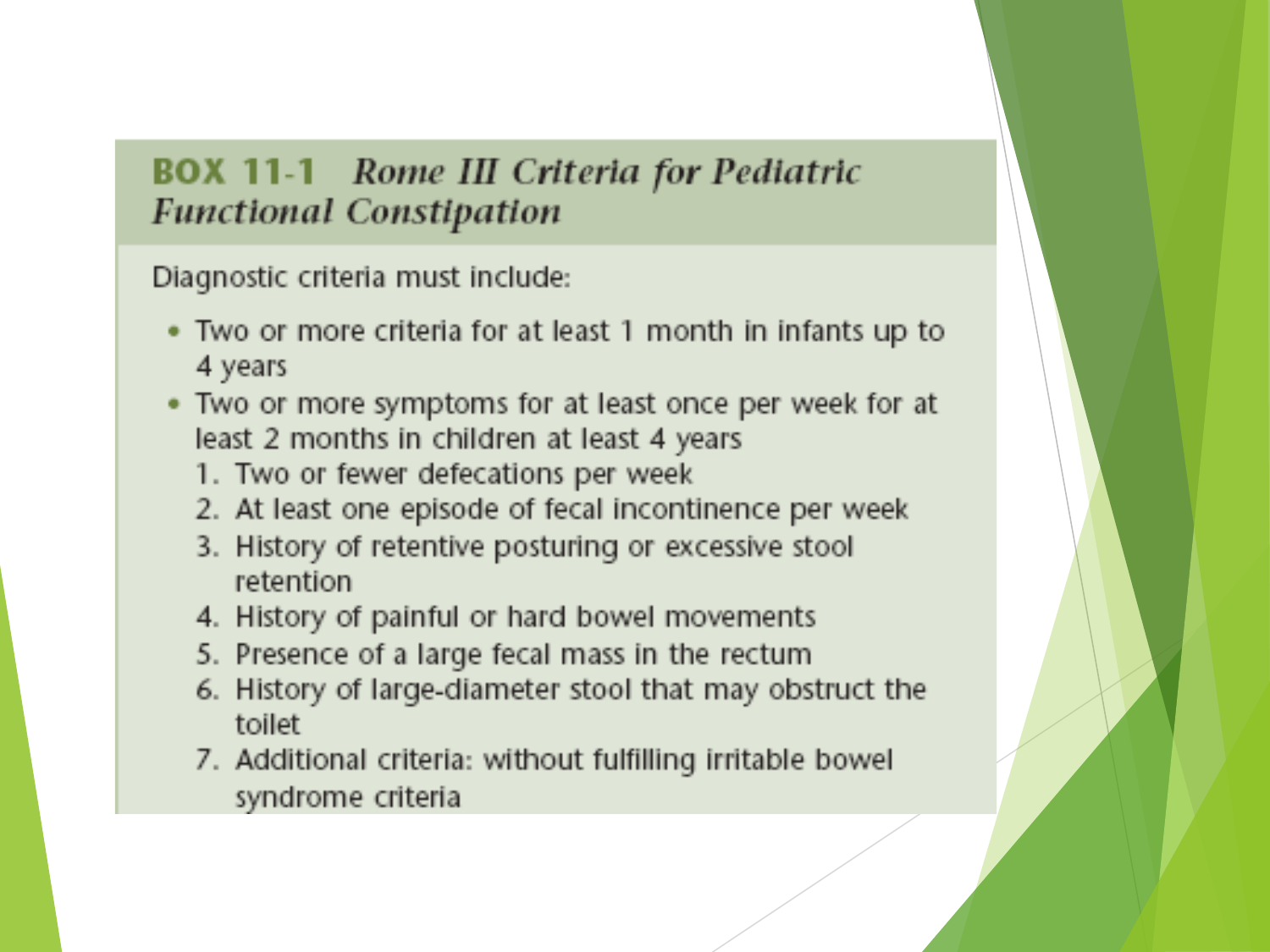#### TABLE 11-1 CAUSES AND RISK FACTORS OF

| Intestinal causes           | Hirschsprung's disease        |
|-----------------------------|-------------------------------|
|                             | Anorectal malformation        |
|                             | Neuronal intestinal dysplasia |
| Neuropathic conditions      | Spinal cord abnormalities     |
|                             | Spinal cord trauma            |
|                             | Neurofibromatosis             |
|                             | Static encephalopathy         |
|                             | <b>Tethered cord</b>          |
| Metabolic, endocrine causes | Hypothyroidism                |
|                             | Diabetes mellitus             |
|                             | Hypercalcemia                 |
|                             | Hypokalemia                   |
|                             | Vitamin D intoxication        |
| Drugs                       | Opioids                       |
|                             | Anticholinergics              |
|                             | Anticlepressants              |
| Other causes                | Anorexia nervosa              |
|                             | Sexual abuse                  |
|                             | Scleroderma                   |
|                             | Cystic fibrosis               |
|                             | Dietary protein allergy       |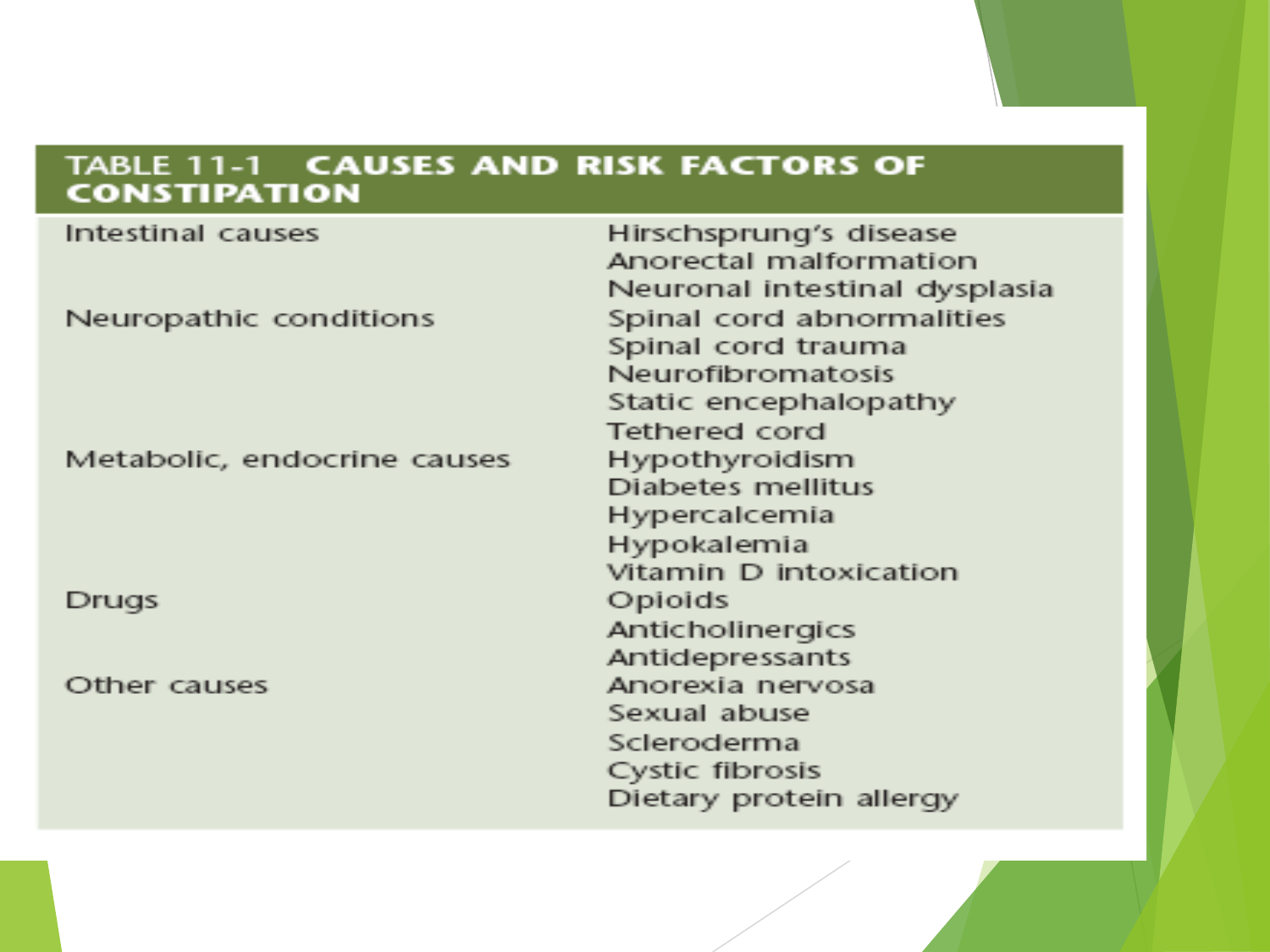#### **CLINICAL EVALUATION AND DIAGNOSIS**

- The physician should be aware of symptoms and signs of organic causes or red flag symptoms.
- It is important to emphasize that constipation and fecal incontinence are clinical diagnoses that are primarily based on symptoms in the absence of red flag symptoms, and therefore in the majority of patients no further testing is needed.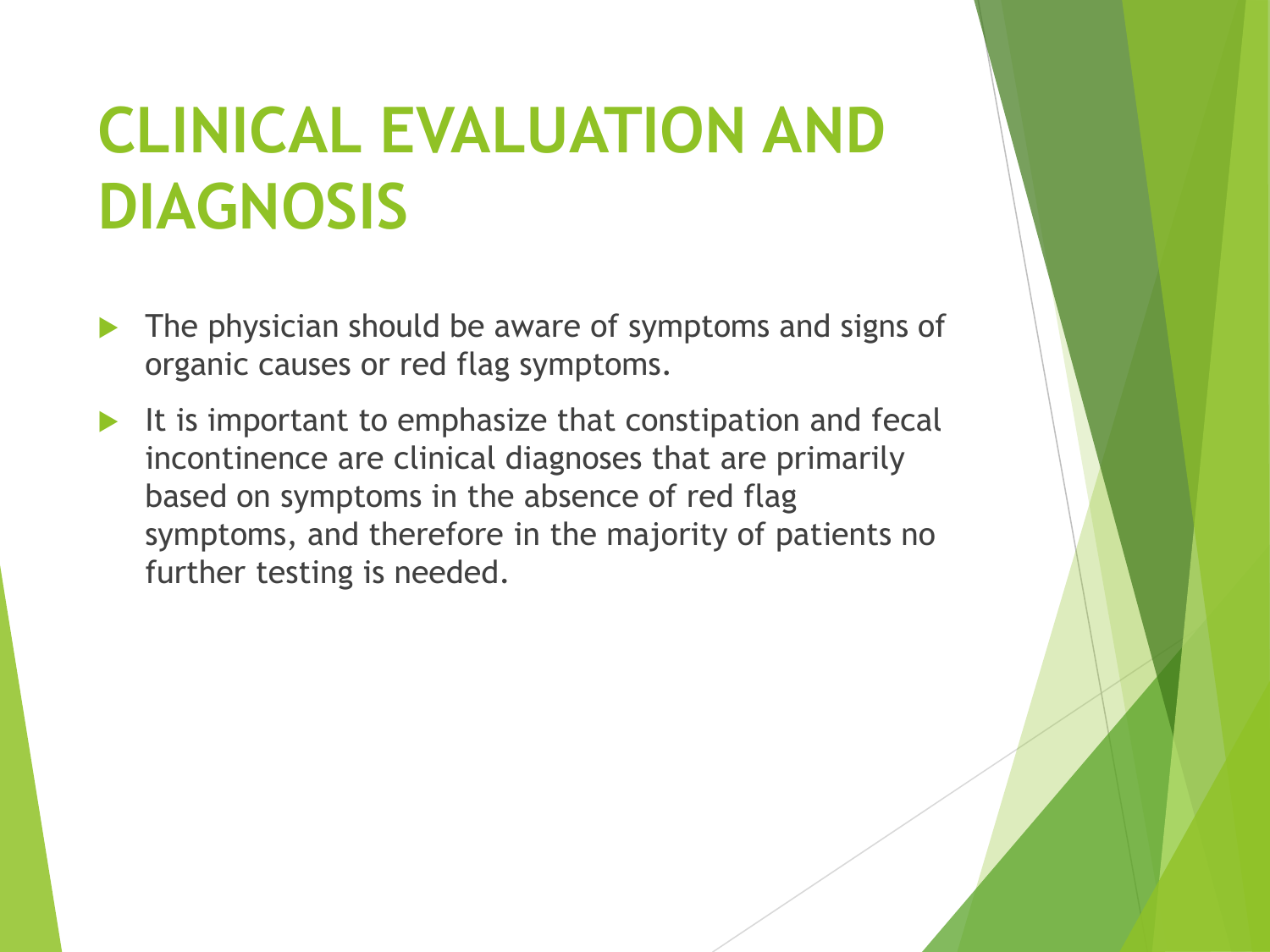#### **HISTORY**

- The medical history should include questions about the time of the first bowel movement after birth.
- It is well known that more than 99% of term newborns pass meconium in the first 48 hours of life.
- Because maturation of the intestinal motor function is delayed in preterm infants, they consequently may have a delay in the passage of the first stool.
- In addition, failure to pass the meconium within the first 24 hours of life raises the suspicion for HD.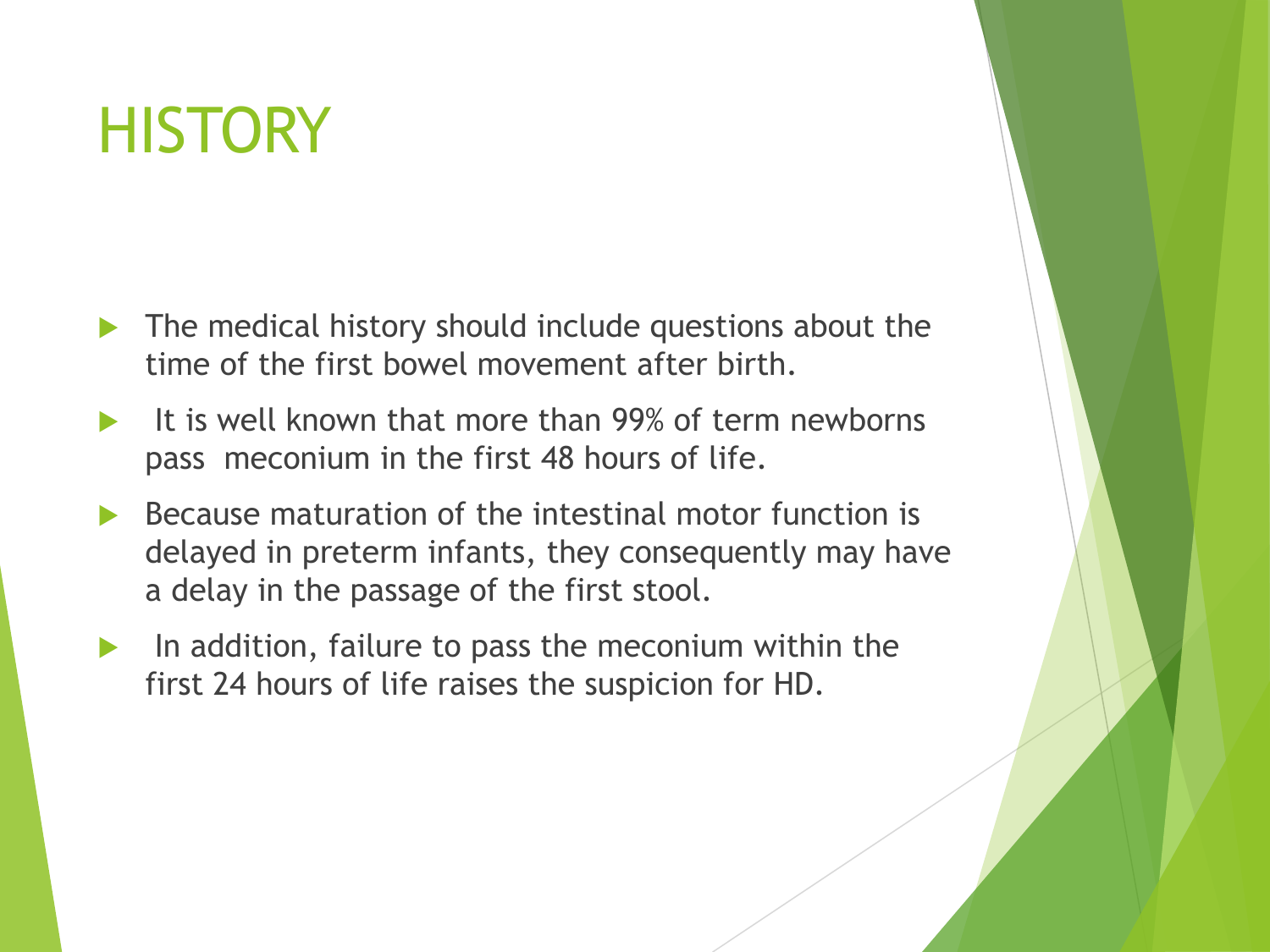#### **HISTORY**

- Other important questions include the age of onset; frequency, consistency, and size of stools; whether the child experiences pain during defecation or exhibits retentive posturing; and whether blood is present on the toilet paper.
- Large caliber stools, which may be large enough to clog the toilet, may cause anal fissures, commonly manifested as blood on the toilet paper.
- Information about the incontinence frequency and day and/or nighttime soiling must be obtained.
- Fecal incontinence can be mistaken for diarrhea by some parents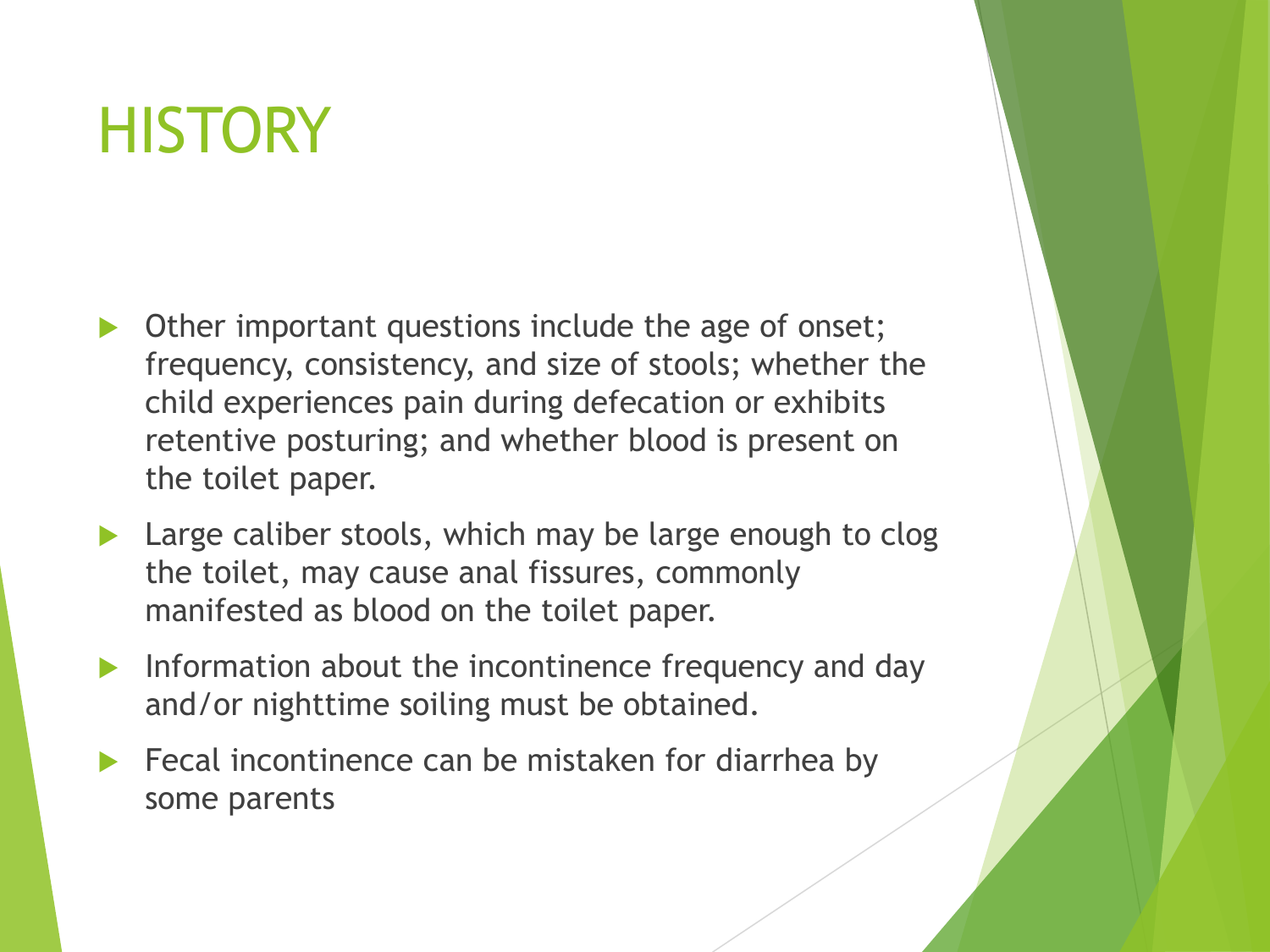#### **HISTORY**

- Physicians should ask about the presence of abdominal pain or distension, loss of appetite, fever, nausea, vomiting, weight loss or poor weight gain, problems with neuromuscular development, and psychological or behavioral problems.
- Dietary history and the history of previous treatment strategies for constipation should be investigated.
- Finally, it is essential to ask about important life events that might contribute to the development of retentive behavior such as death in family, birth of a sibling, school problems, and sexual abuse.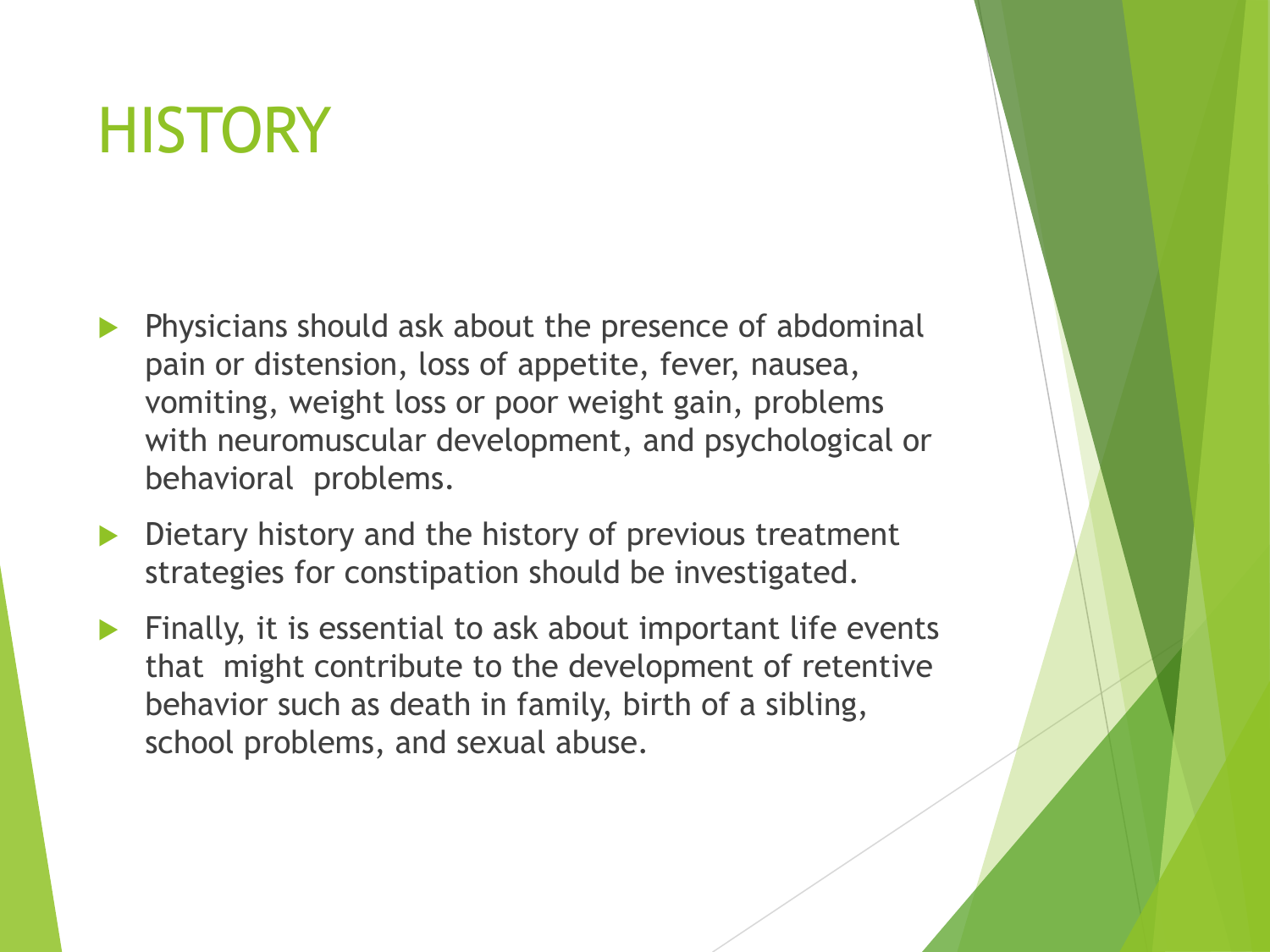#### PHYSICAL EXAMINATION

- A thorough physical examination should be performed in all children and should start with measurement of weight and height.
- ▶ Obesity is a clear predisposing factor for developing chronic constipation,and metabolic or endocrine disorders may lead to short stature and growth restriction.
- Abdominal examination provides valuable information concerning the accumulation of gas or feces.
- **Palpable fecal masses are present in 50% of children** with chronic constipation.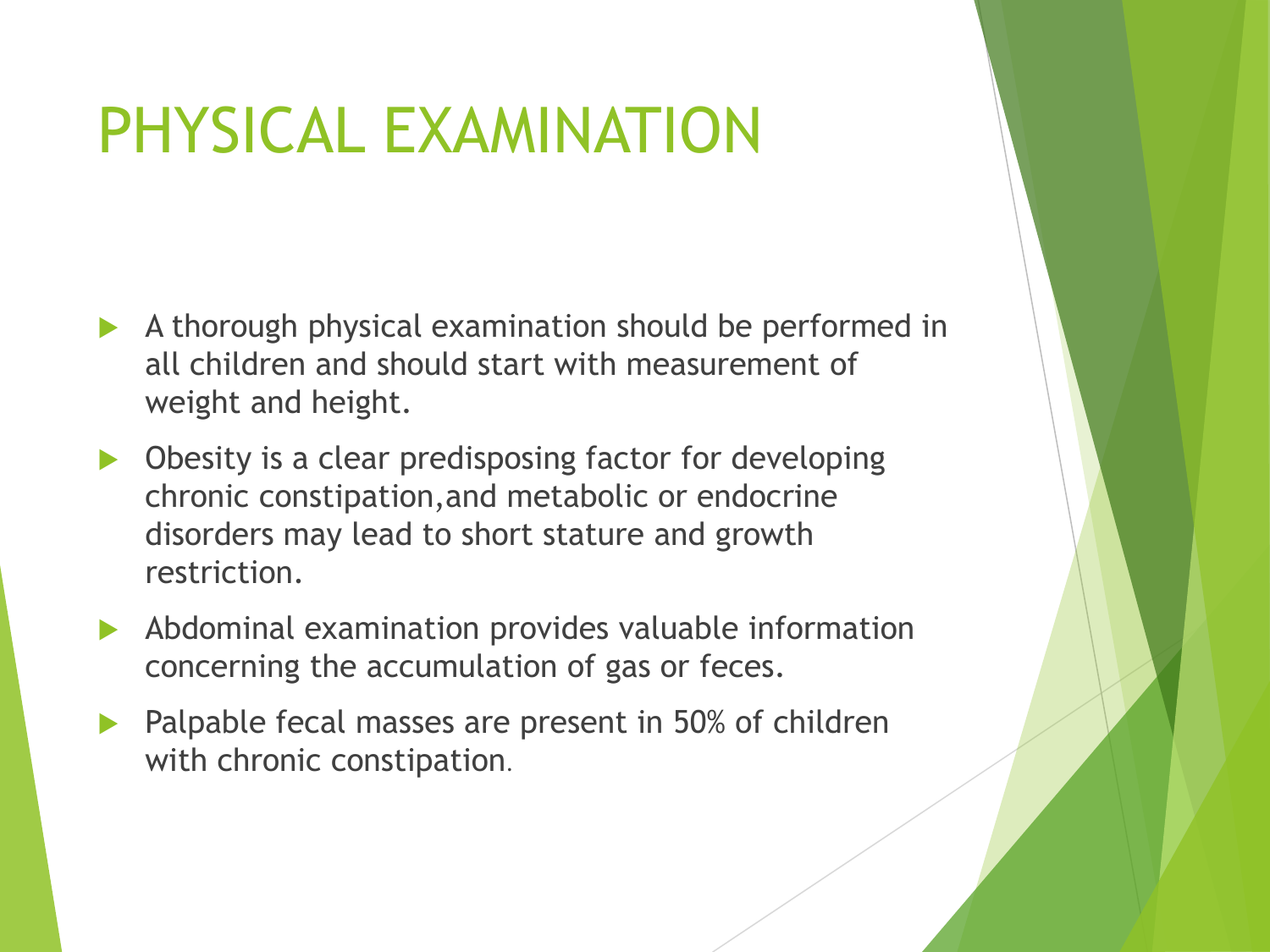#### PHYSICAL EXAMINATION

- $\blacktriangleright$  Evaluation of the perianal region provides valuable information about the position of the anus, evidence of fecal incontinence, skin irritation, eczema, fissures, hemorrhoids, and signs of possible sexual abuse.
- The anorectal digital examination assesses the perianal sensation, anal tone, size of the rectum, and the contraction and relaxation of the anal sphincter.
- The lumbosacral area should be inspected for the presence of a sacral dimple, a tuft of hair, or asymmetry of the buttocks, which may indicate spina bifida occulta.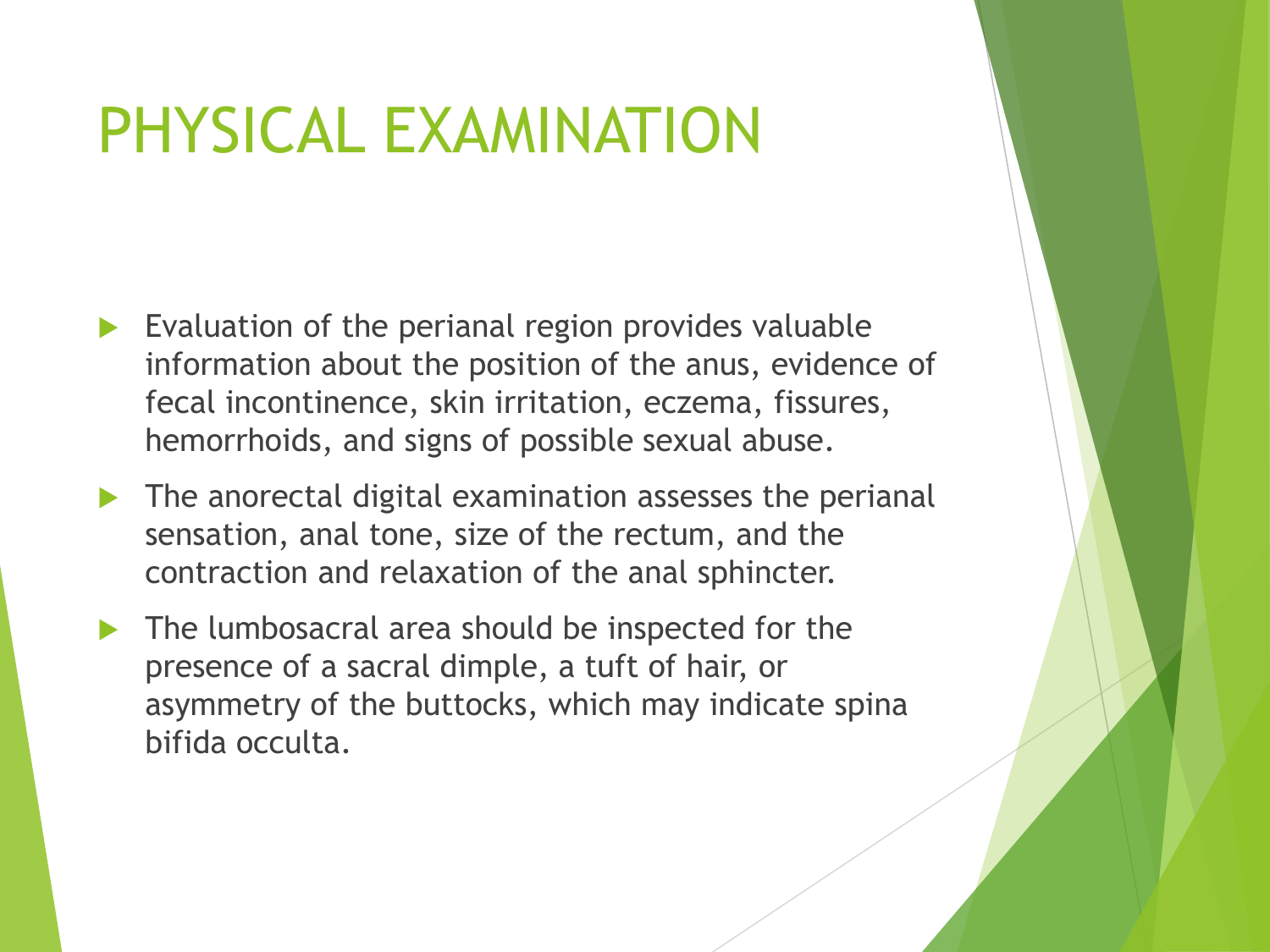#### LABORATORY INVESTIGATIONS

 The European Society for Paediatric Gastroenterology, Hepatology and Nutrition (ESPGHAN) and the North American Society for Pediatric Gastroenterology, Hepatology and Nutrition (NASPGHAN) formulated in their recommendations that routine laboratory testing to screen for hypothyroidism, celiac disease, and hypercalcemia is not recommended in children with constipation in the absence of alarm symptoms.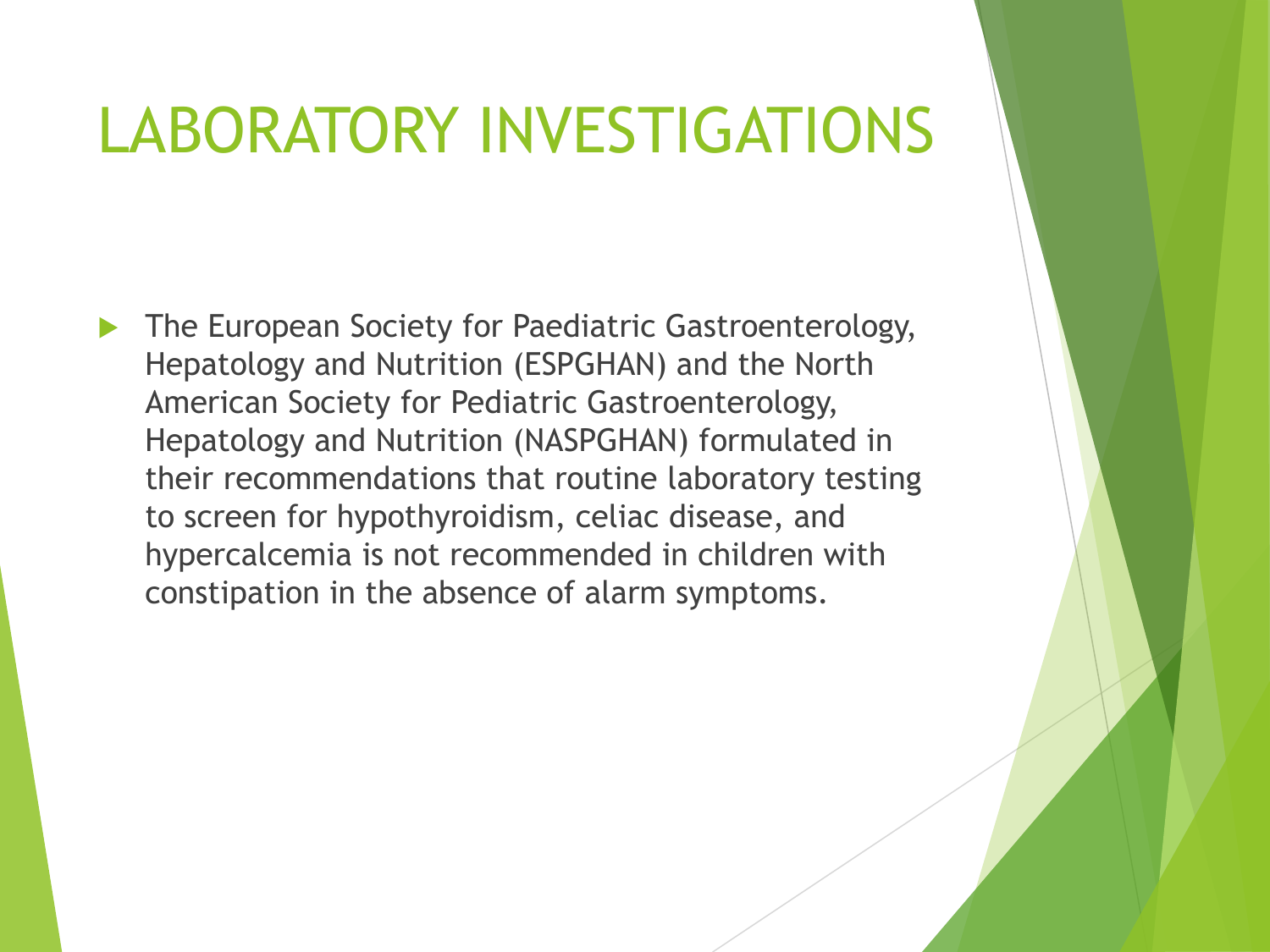Evidence is conflicting for allergy testing to diagnose cow's milk protein (CMP) allergy in children with functional constipation.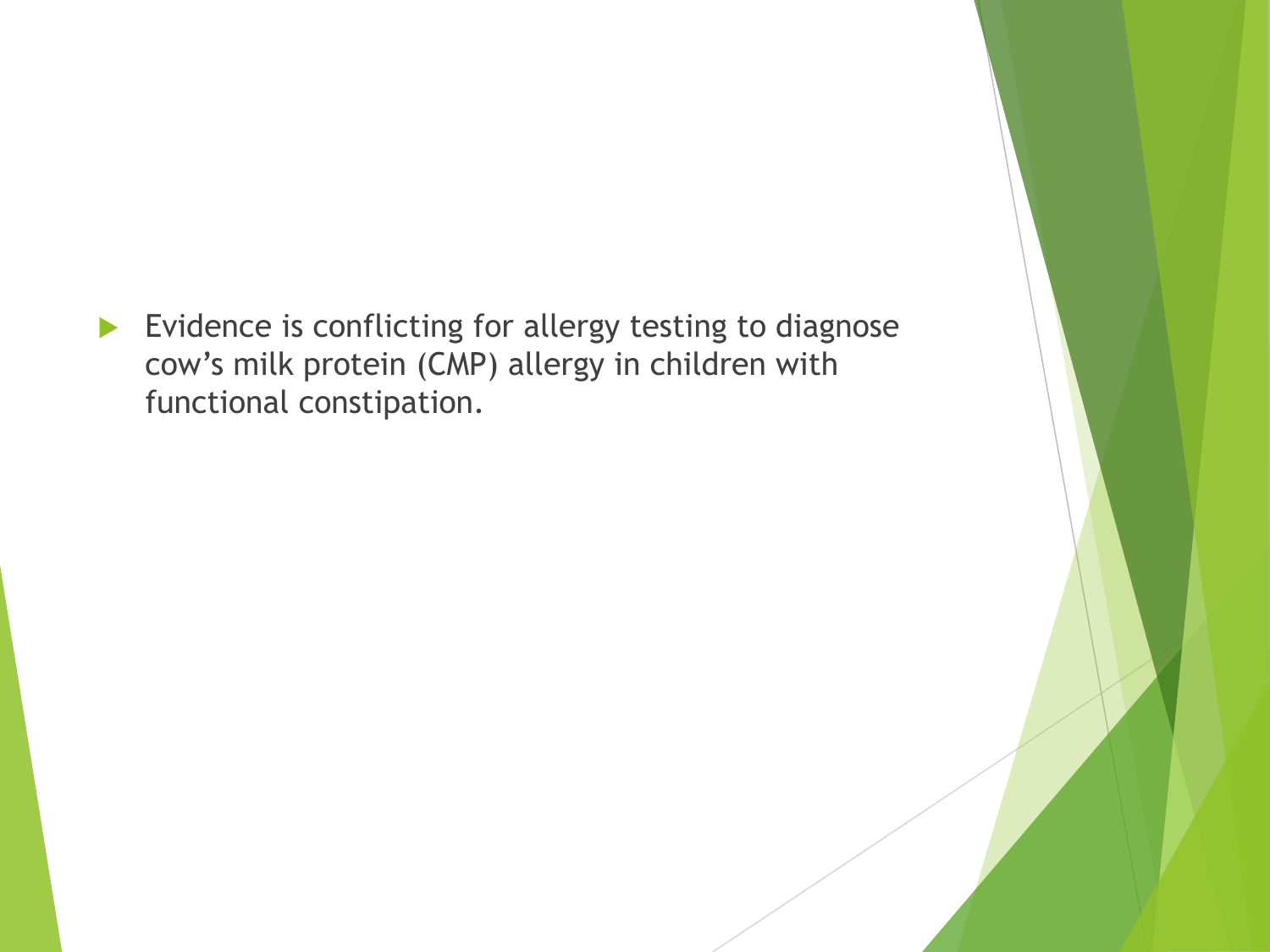#### RADIOLOGIC INVESTIGATIONS

### **Abdominal Radiography**

- The sensitivity and specificity of abdominal radiography in diagnosing childhood constipation range from 60% to 80% and from 43% to 90%, respectively.
- $\triangleright$  On the basis of currently available evidence, the National Institute for Health and Care Excellence guideline and the new ESPGHAN/NASPGHAN constipation guidelines concluded that abdominal radiography should not be recommended as an additional test for constipation in children, and therefore has no role in the diagnosis of functional constipation.
- $\blacktriangleright$  Radiography is useful only for determining the presence of a fecal rectal mass when there is uncertainty as to whether the patient is constipated and **rectal examination is not possible because of obesity, refusal, or psychological factors (sexual abuse) that make a rectal examination too traumatic**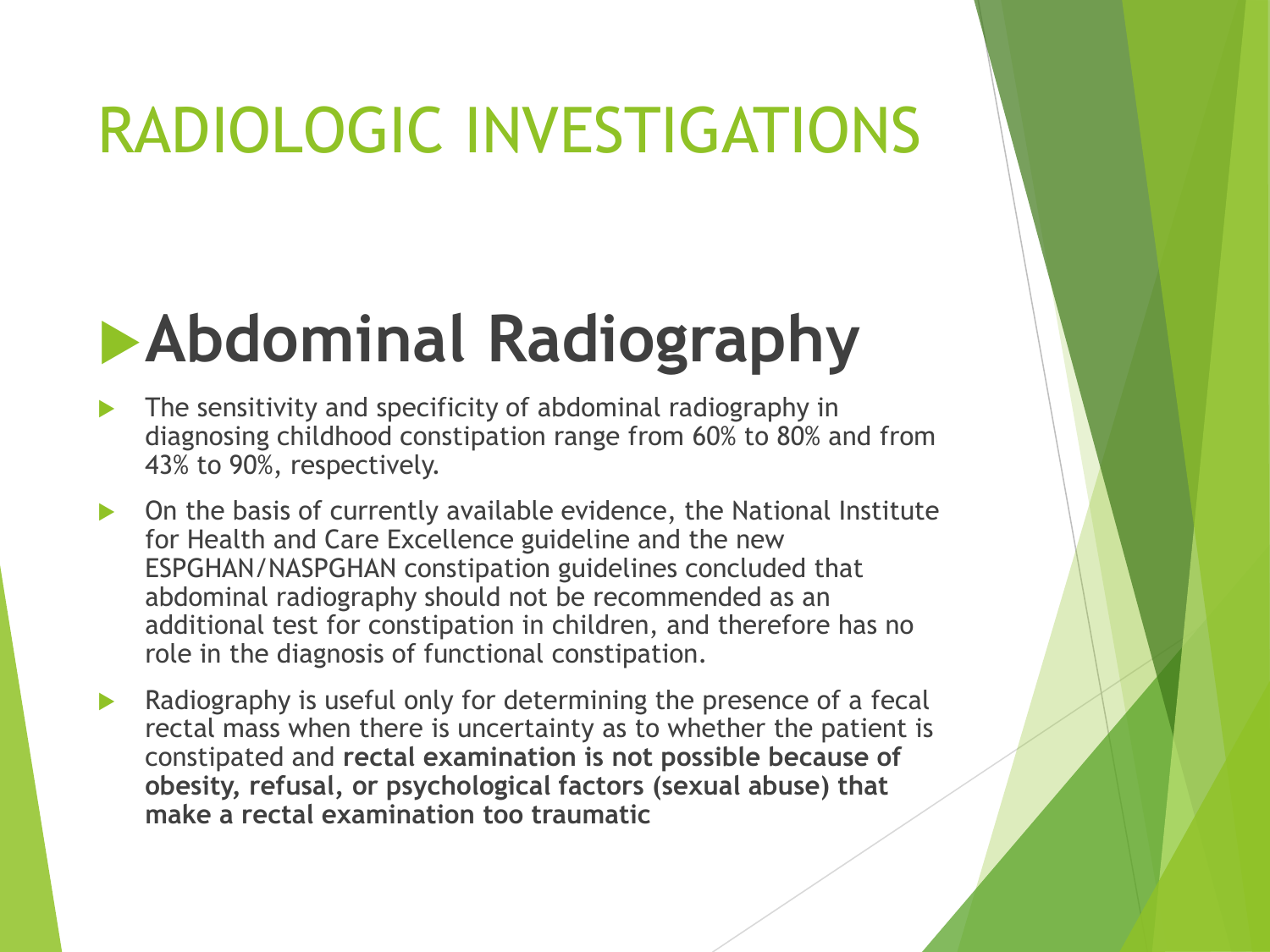#### Colonic Transit Time

- ▶ Consequently, CTT is assumed to be decreased in children with idiopathic constipation in comparison to healthy children.
- **CTT** can be measured with the following noninvasive techniques: radiopaque sitz (plastic) markers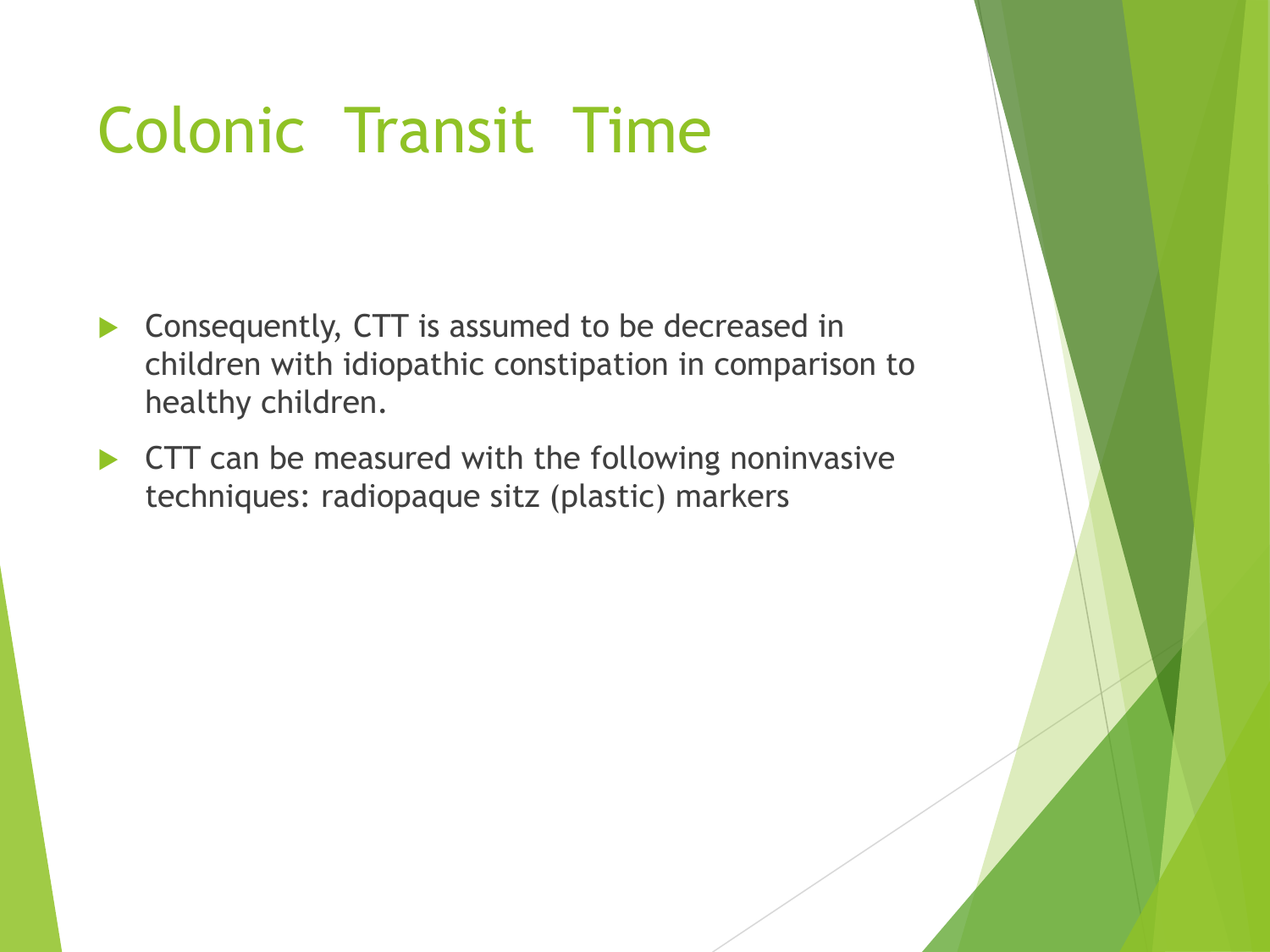- Three different patterns of CTT can be described on colonic transit studies.
	- **EXECUTE:** normal colonic transit
	- colonic inertia (also known as slow-transit constipation with slow propagation throughout all colonic segments)
	- $\triangleright$  outlet obstruction (delay is mainly in the rectosigmoidal region).
- Outlet obstruction is the most commonly encountered form in pediatric functional constipation.
- However, a CTT study is not recommended for diagnosing constipation, and may only be useful for discriminating between functional constipation and FNRFI and in situations in which the diagnosis is not clear.
- Furthermore, it is important to emphasize that CTT may be normal in up to 50% of children with constipation and in 90% of the children with FNRFI.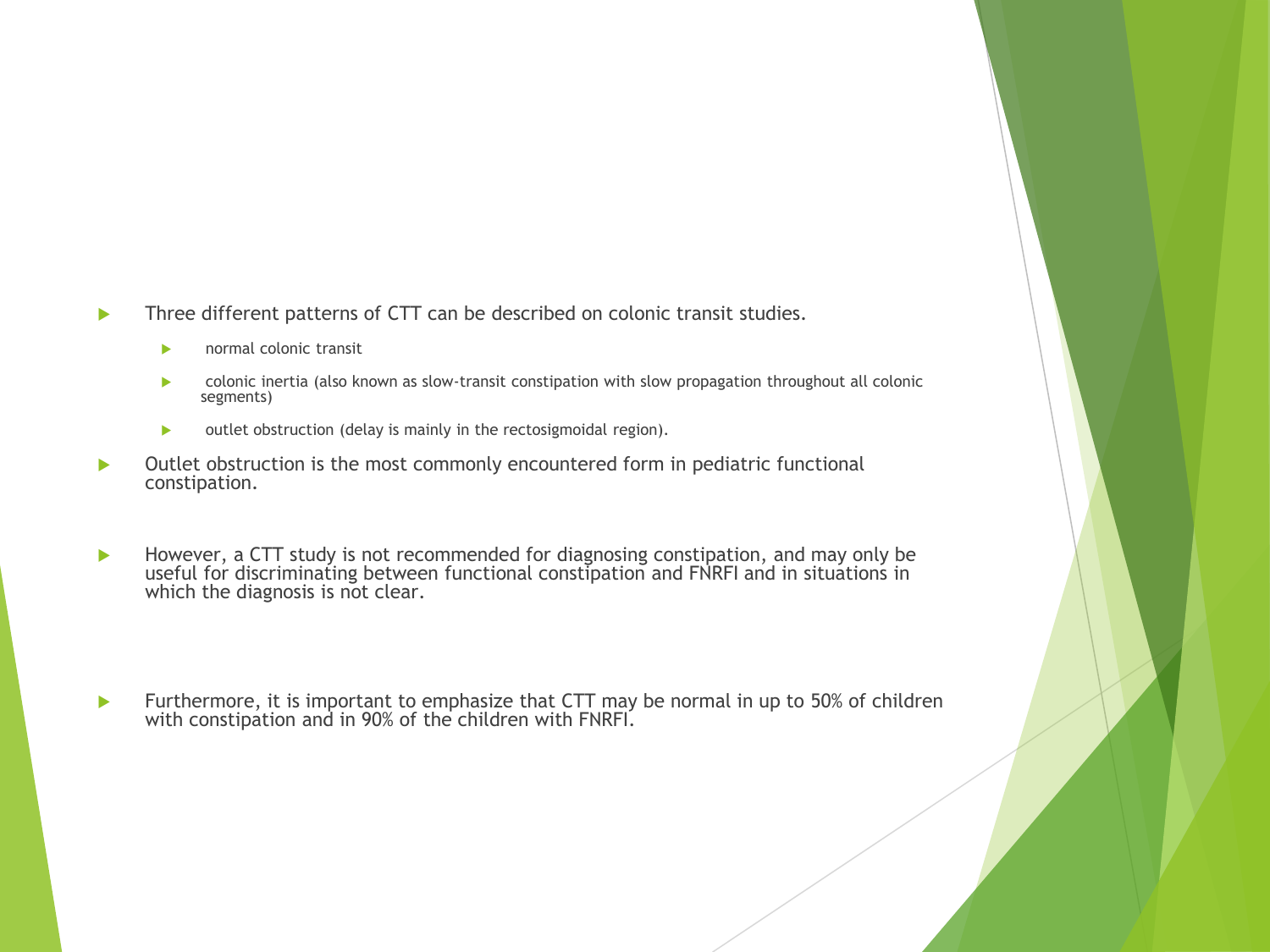

Figure 11-3. Delayed colonic transit time. Abdominal radiograph shows sitz markers throughout the colon.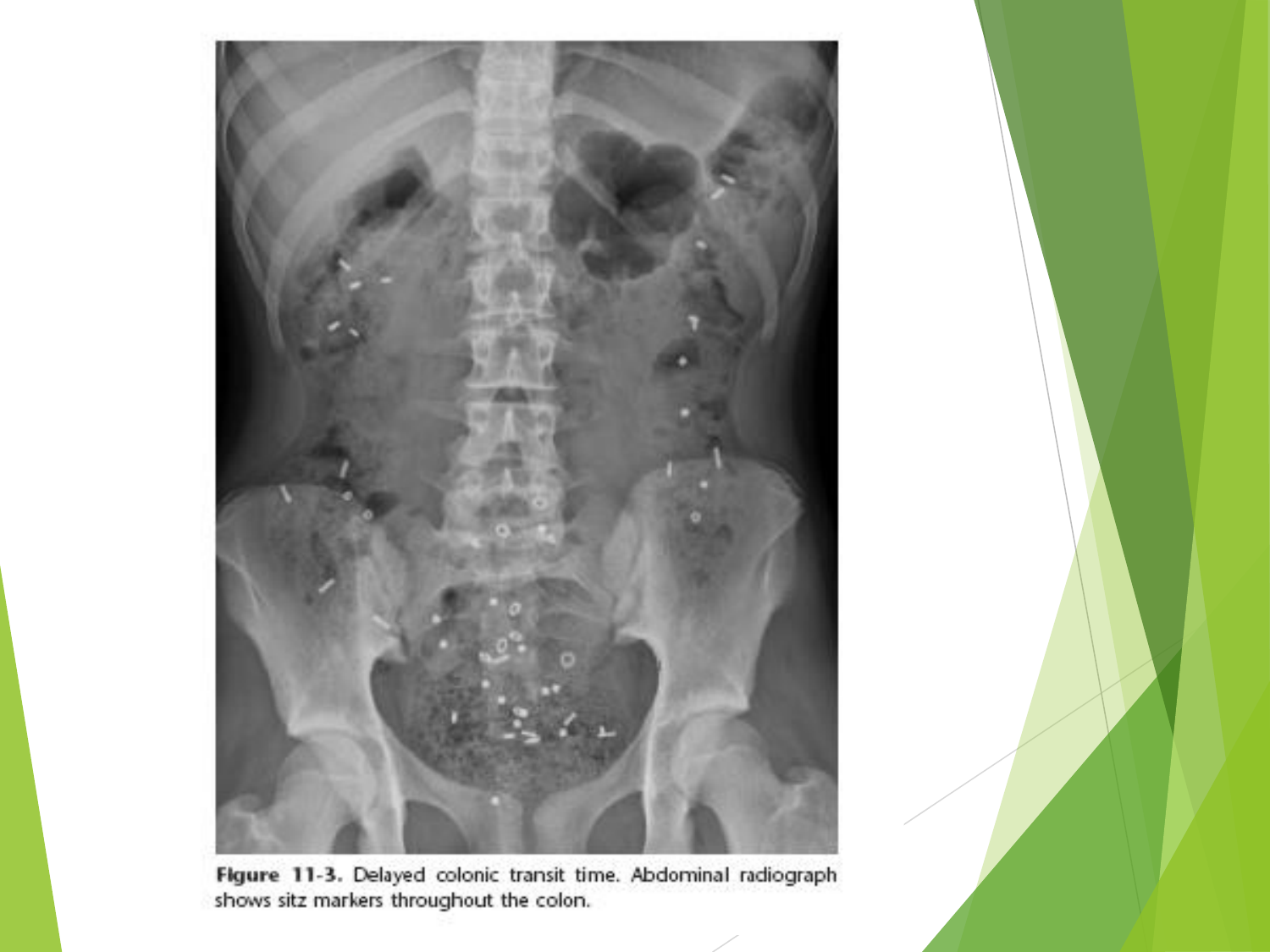#### ULTRASONOGRAPHY

#### **Abdominal Ultrasonography**

- Based on the assumption that fecal retention is one of the main features of constipation, assessment of stool retention and size of rectum and colon are measured using abdominal ultrasonography.
- A rectal diameter larger than 30 mm is considered as enlarged, and some studies have demonstrated that the diameter of the rectum is significantly larger among constipated children compared to healthy children.
- On the other hand, transabdominal ultrasound has been shown to be a reliable alternative to assess the rectal filling state, and might replace digital rectal examination in the evaluation of fearful children with constipation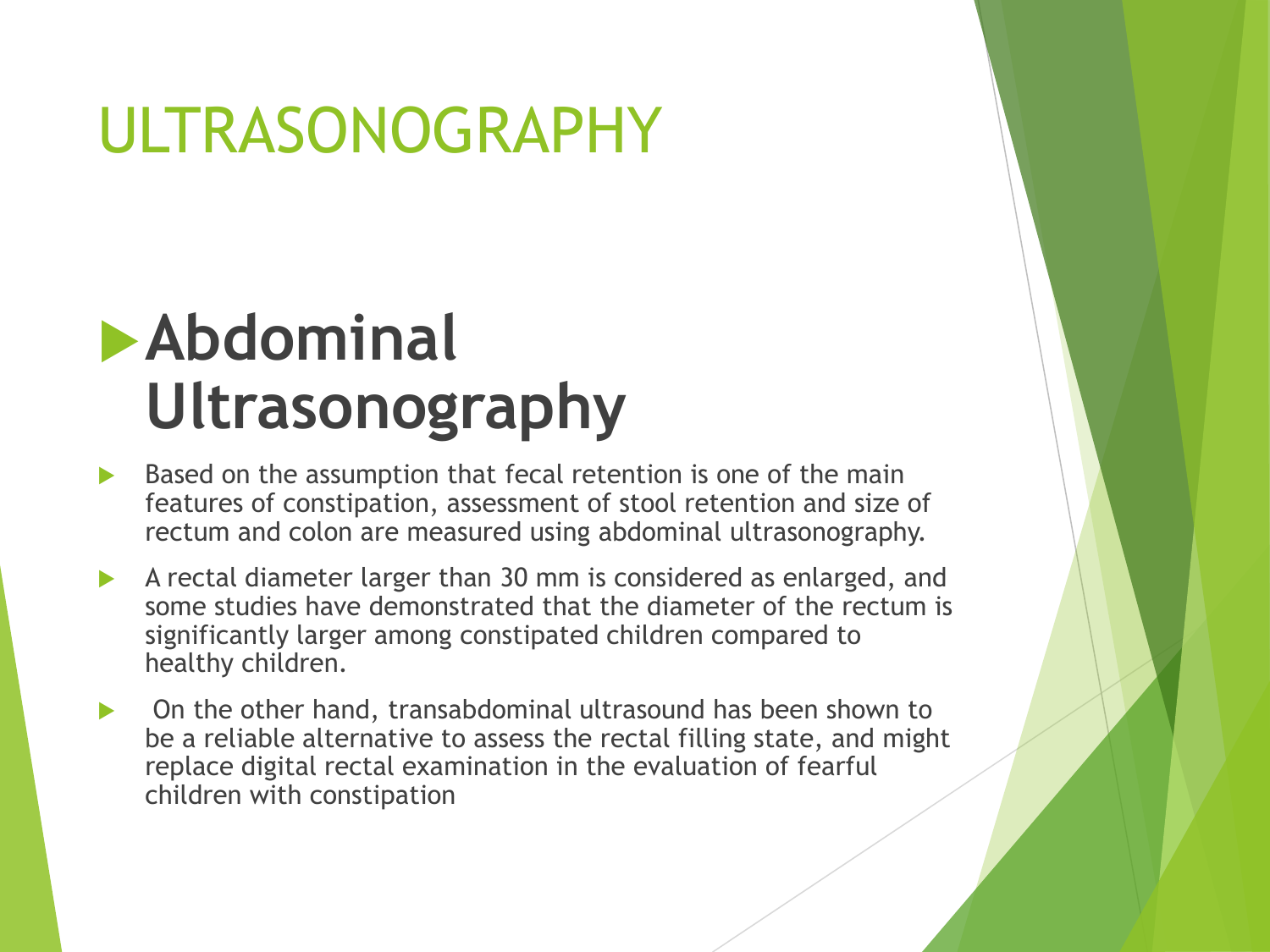#### CONTRAST ENEMA

- Contrast enema is a radiologic technique using contrast to visualize the anal canal and rectum.
- **This technique is useful in identifying anatomic** abnormalities but is unnecessary in uncomplicated constipation.
- A contrast enema is often used in the diagnostic workup of HD, in which a transition zone between aganglionic and ganglionic bowel may be observed.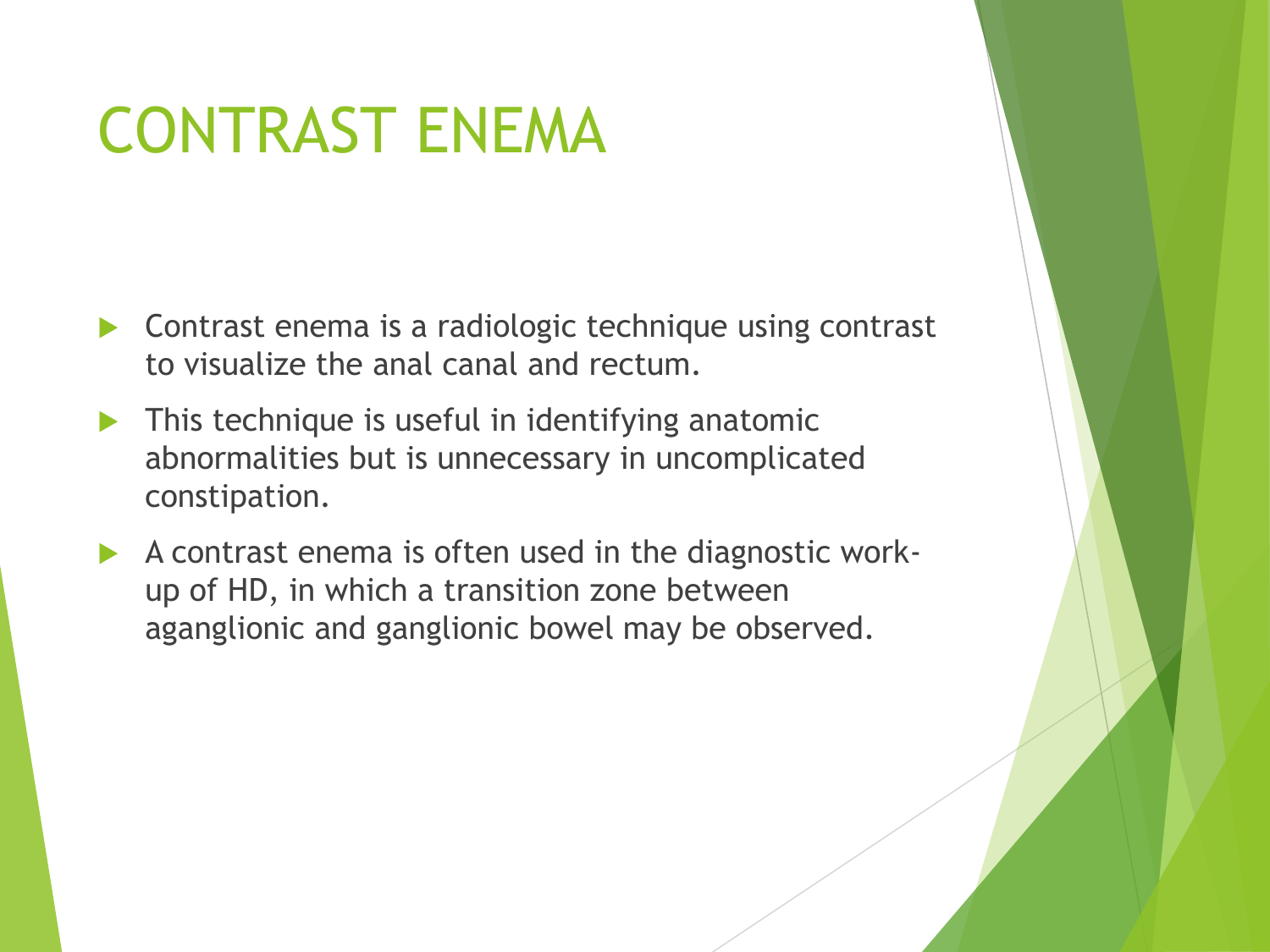#### MANOMETRY

## **Anorectal Manometry**

- Anorectal manometry is only indicated to demonstrate the presence of the rectoanal inhibitory reflex, which is absent in children with anal achalasia or in children with HD.
- When the rectoanal inhibitory reflex is absent, the diagnosis of HD must be confirmed by histochemical evaluation of the rectum.
- Anorectal manometry can be useful in differentiating between constipation-associated fecal incontinence and FNRFI.
- It has been shown that children with constipation associated Fecal incontinence have higher thresholds for rectal sensation than those with FNRFI.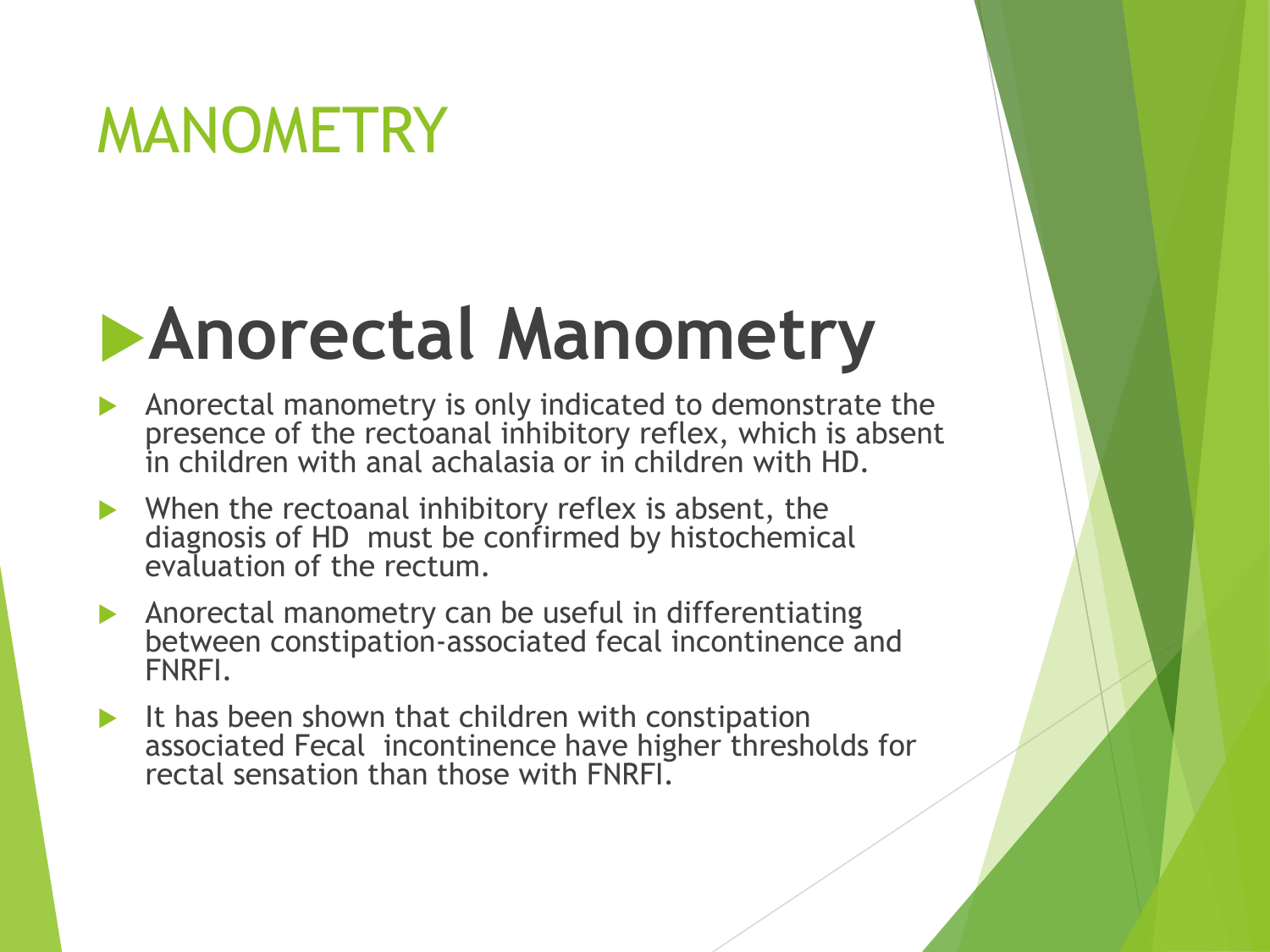# **Colonic Manometry**

- Colonic manometry is a diagnostic test performed only in specialized motility centers to differentiate between normal colonic motor function and colonic neuromuscular disorders in the evaluation of children with intractable constipation.
- **This test is used in clinical practice in children with severe** constipation when medical therapy fails to identify children who may benefit from surgery, such as the creation of an antegrade continence enema.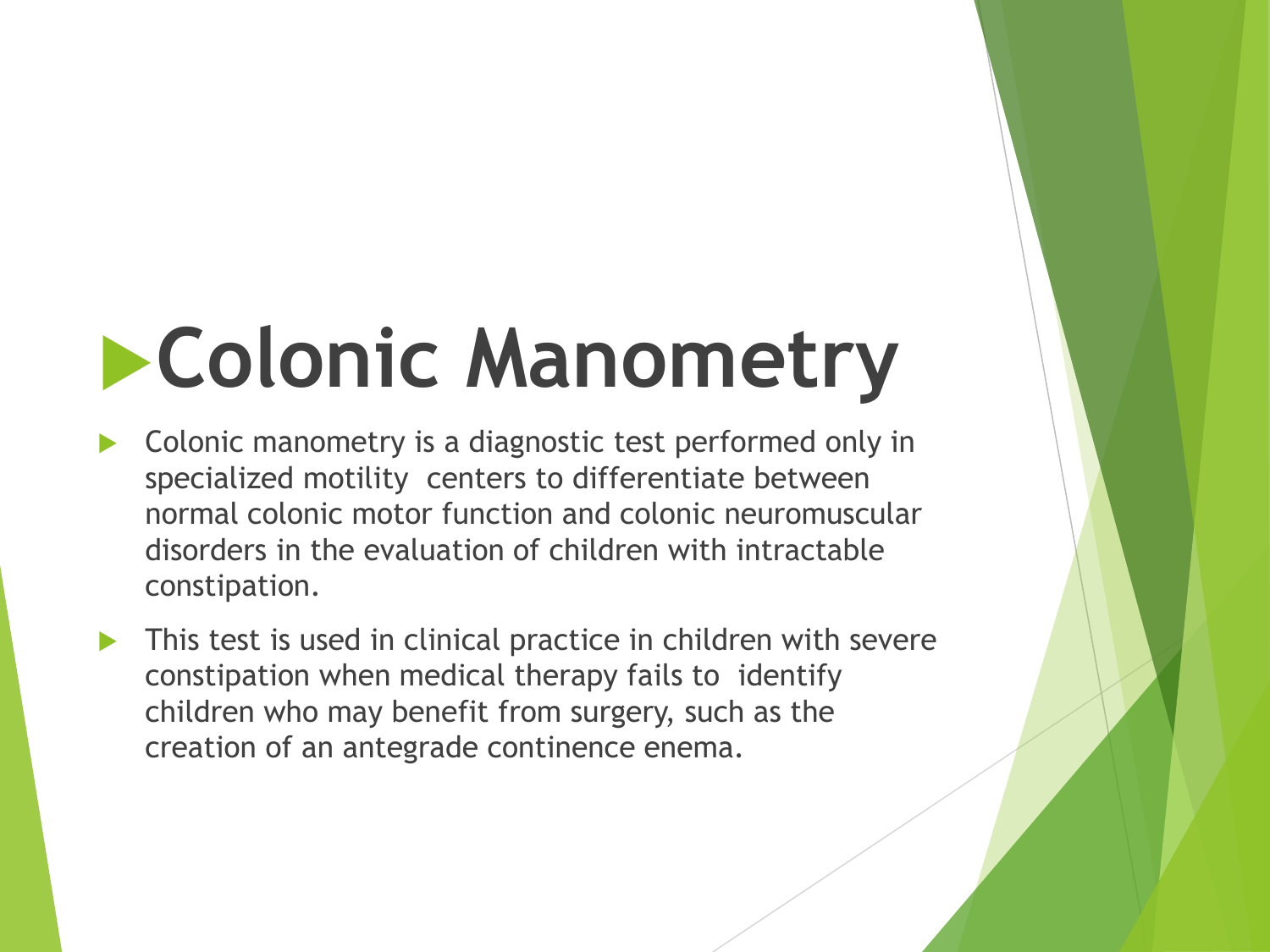#### MAGNETIC RESONANCE IMAGING

- $\triangleright$  To date, evidence does not support the use of magnetic resonance imaging (MRI) of the spine in patients with intractable constipation without other neurologic abnormalities.
- A recent study involving children with defecation disorders (constipation, constipation-associated fecal incontinence, and FNRFI) reported spinal cord abnormalities (such as an intradural lipoma or tethered cord) in only 3% of affected children.
- Imaging of the spinal cord is therefore recommended only in children presenting with neurologic complaints or physical symptoms, such as gluteal cleft deviation, suggestive of spinal cord abnormalities.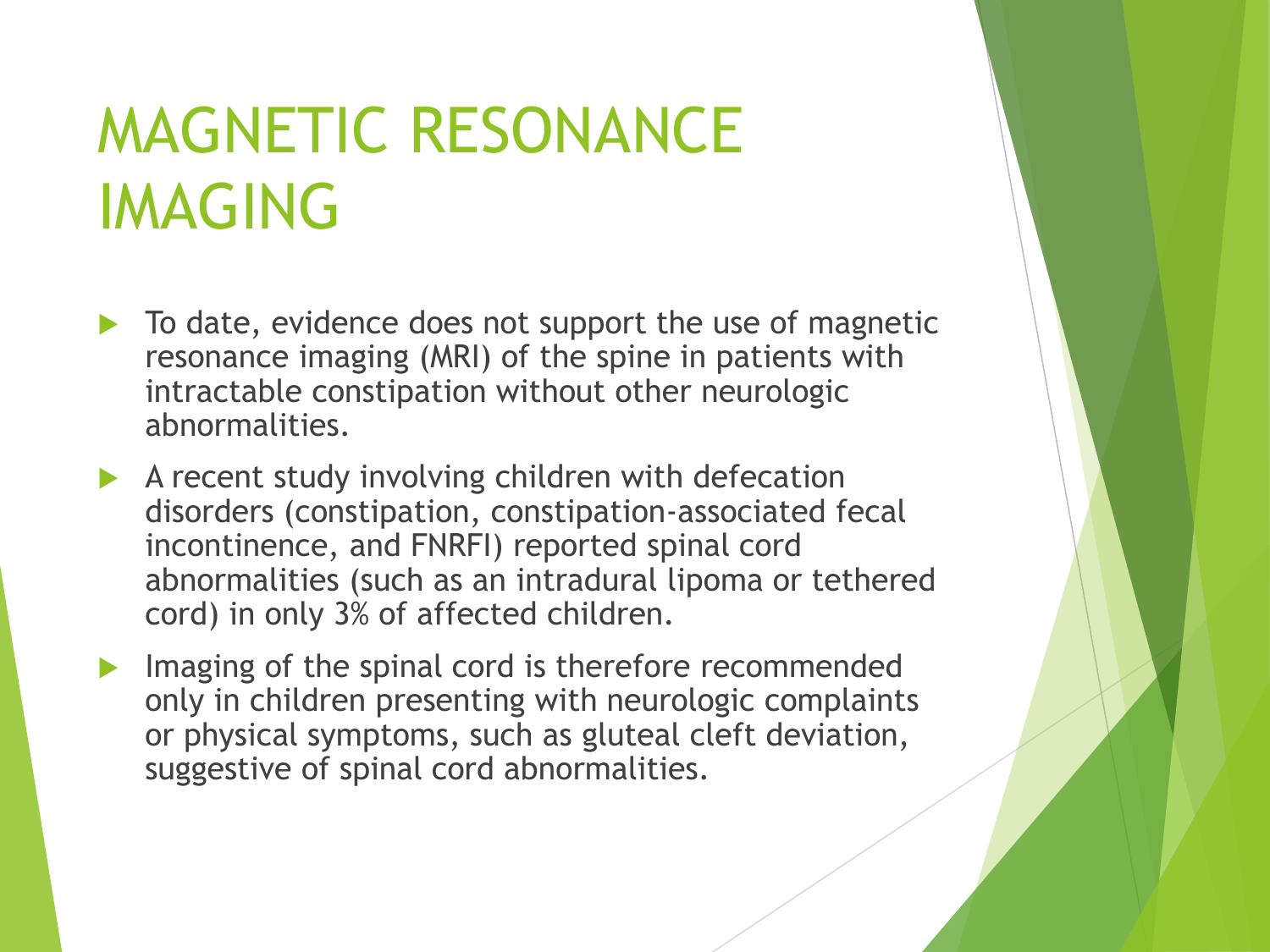#### **TREATMENT FOR CONSTIPATION**

- Acute constipation is traditionally treated with a high fiber diet and sufficient fluid intake, filling out a bowel diary, and toilet training
- The recently published ESPGHAN/NASPGHAN guidelines includes four important phases in the treatment of chronic constipation:
- (1) education
- (2) disimpaction
- (3) prevention of reaccumulation of feces
- (4) follow-up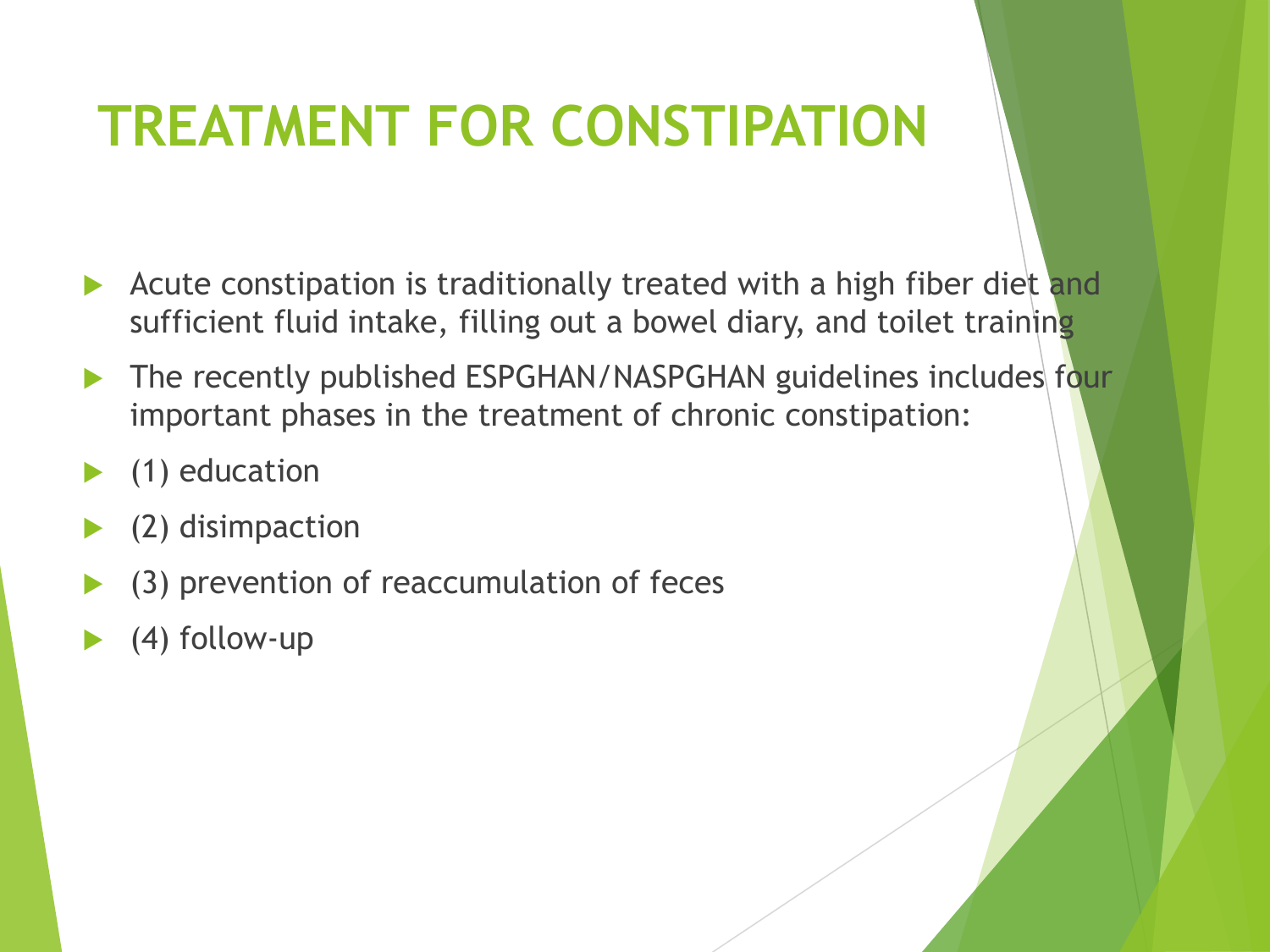### Goal of treatment

Constipation

**To have a daily regular bowel movement with**

**soft stools without pain, fear or encopresis**.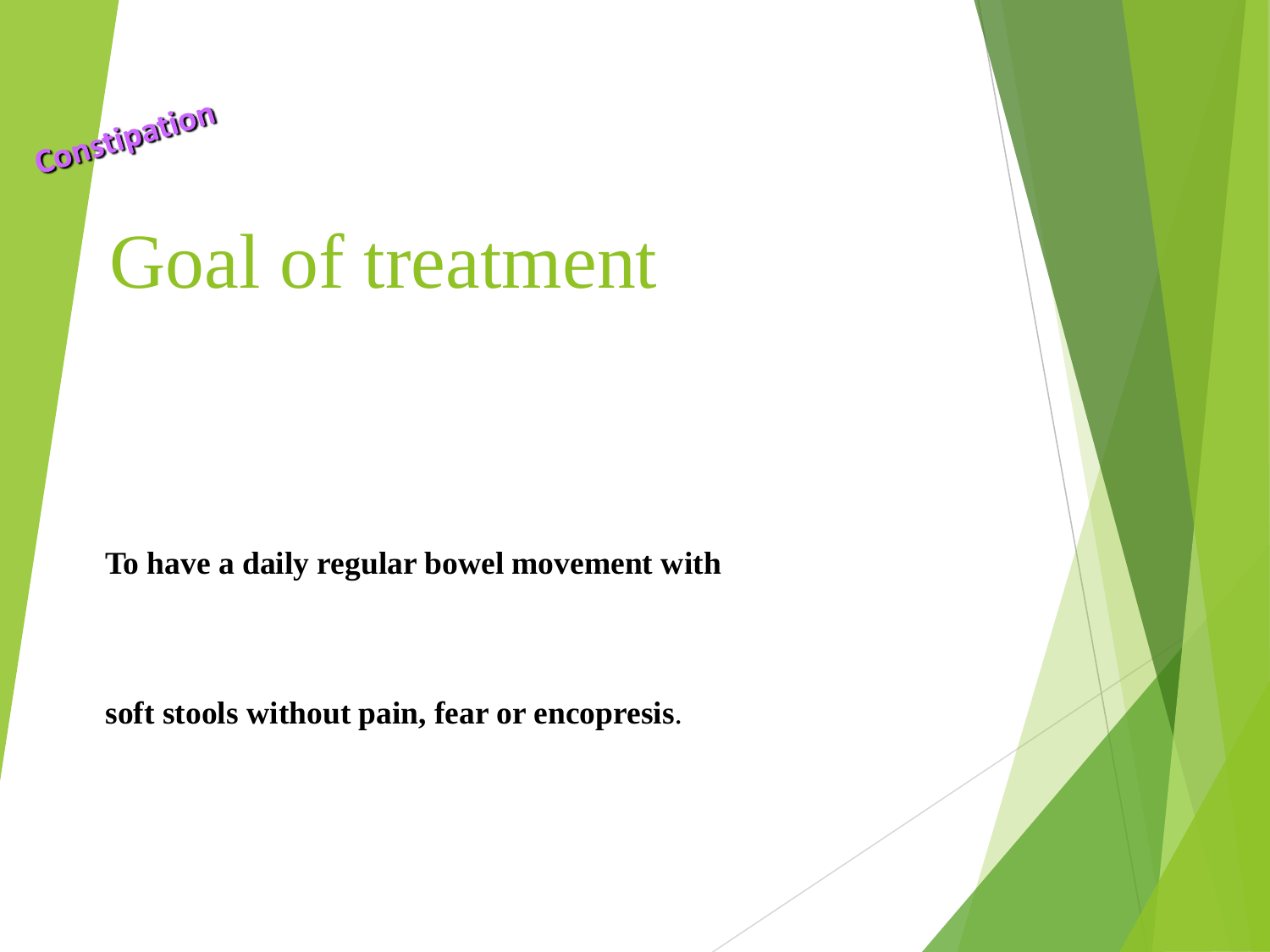# CONSPR<sup>-</sup><br>Phase 1: Education

- Effective education of the parents and child with constipation is crucial in changing chronic behavior patterns.
- Treatment requires a team approach involving the patient, family, and health- care provider.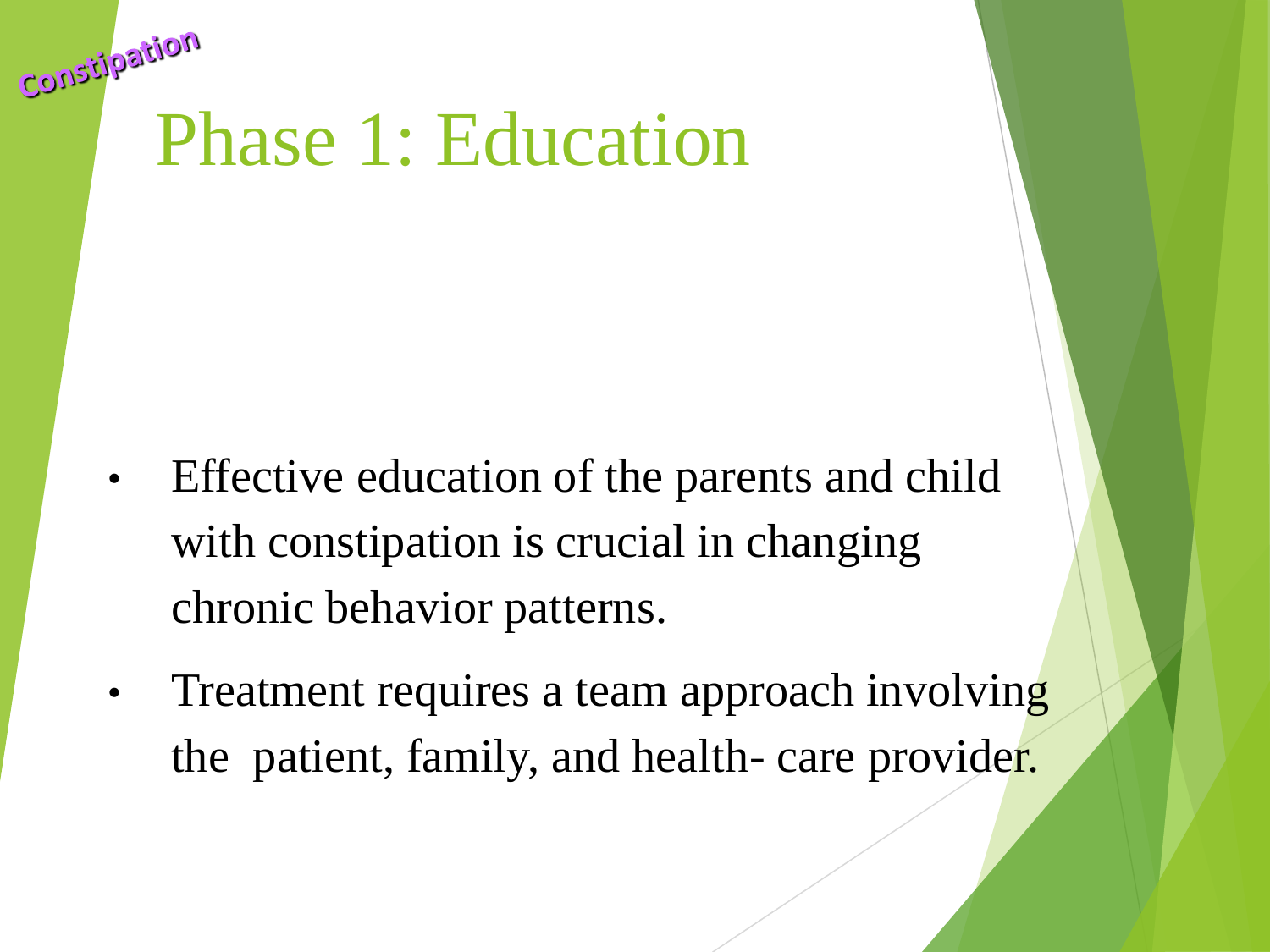# consumer-

- A primary goal is to remove negative attributions.
- **The parent or caretaker must understand the soiling due to overflow incontinence** does not constitute willful and defiant behavior by child.
- $\mathcal{F}$  The child should not be scolded, or otherwise punished for soiling episodes.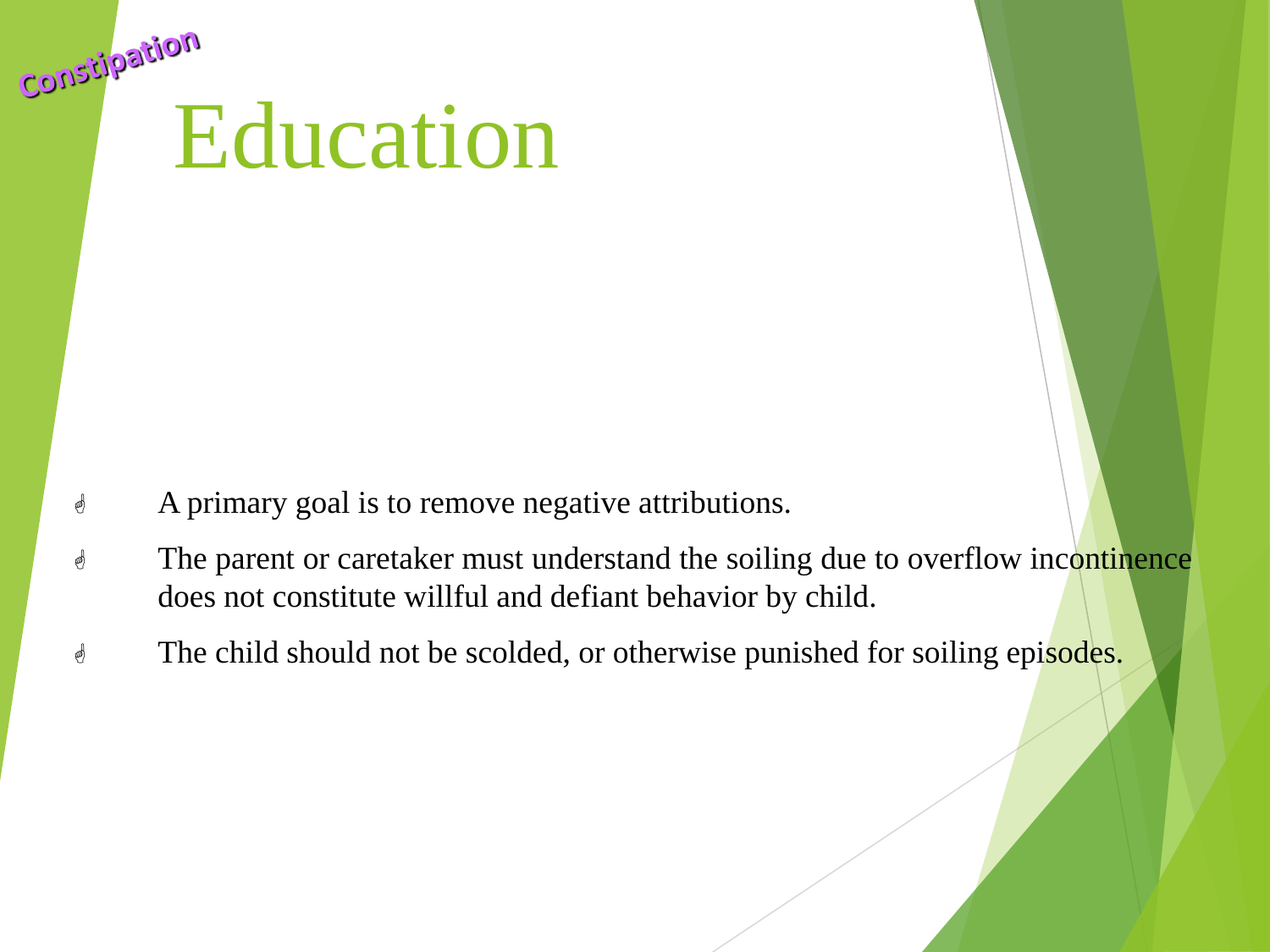## Phase 2: Disimpaction

Constipation

- In children with fecal retention, disimpaction and/or catharsis are usually necessary before maintenance therapy can begin.
- **EXECUTE:** Disimpaction and catharsis can be effectively accomplished with oral or nasogastric medications, rectal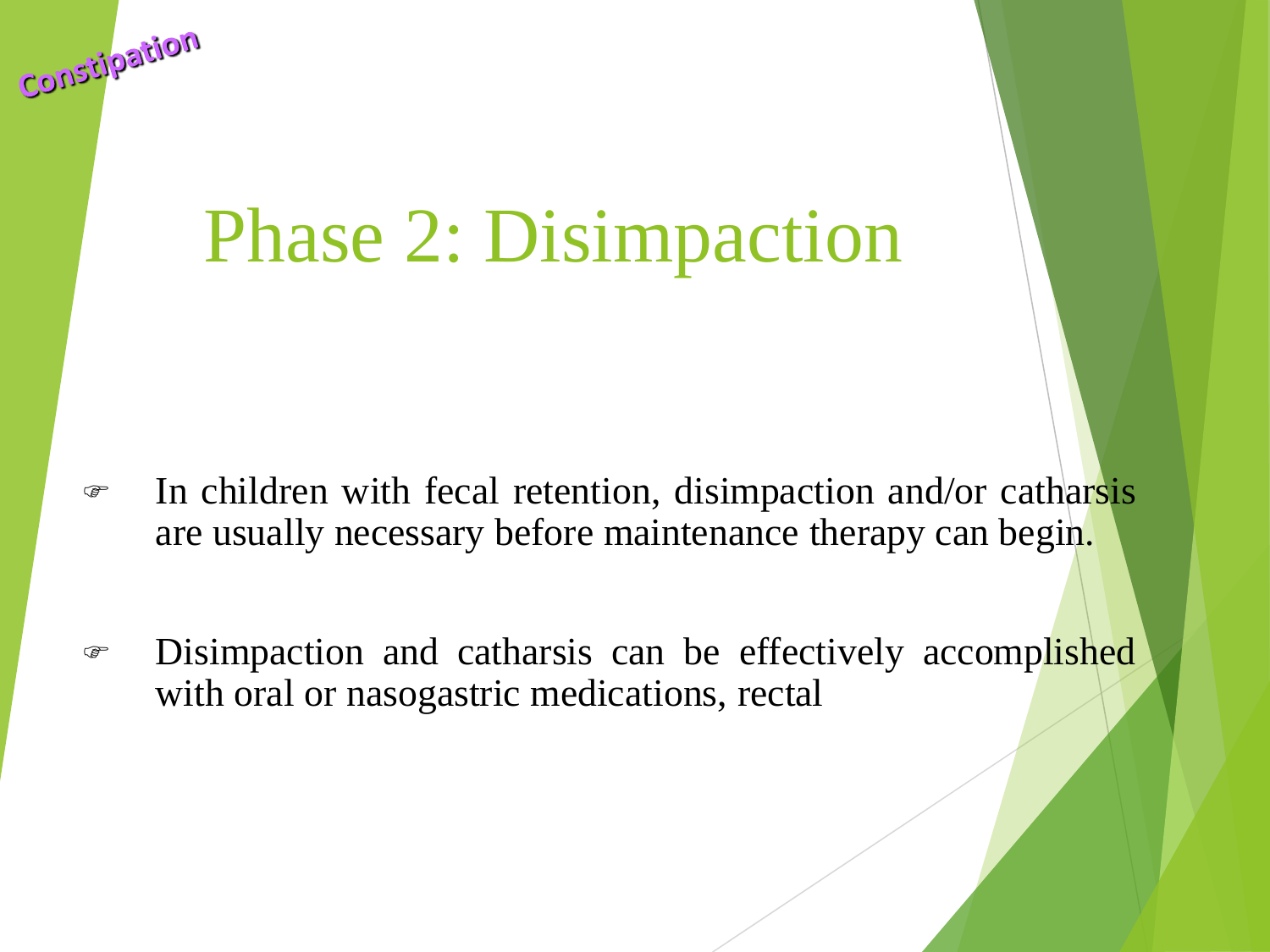### Disimpaction

Constipation

- The parents and child should be involved in the decision regarding the appropriate route.
- Disimpaction can usually be performed in the outpatient setting.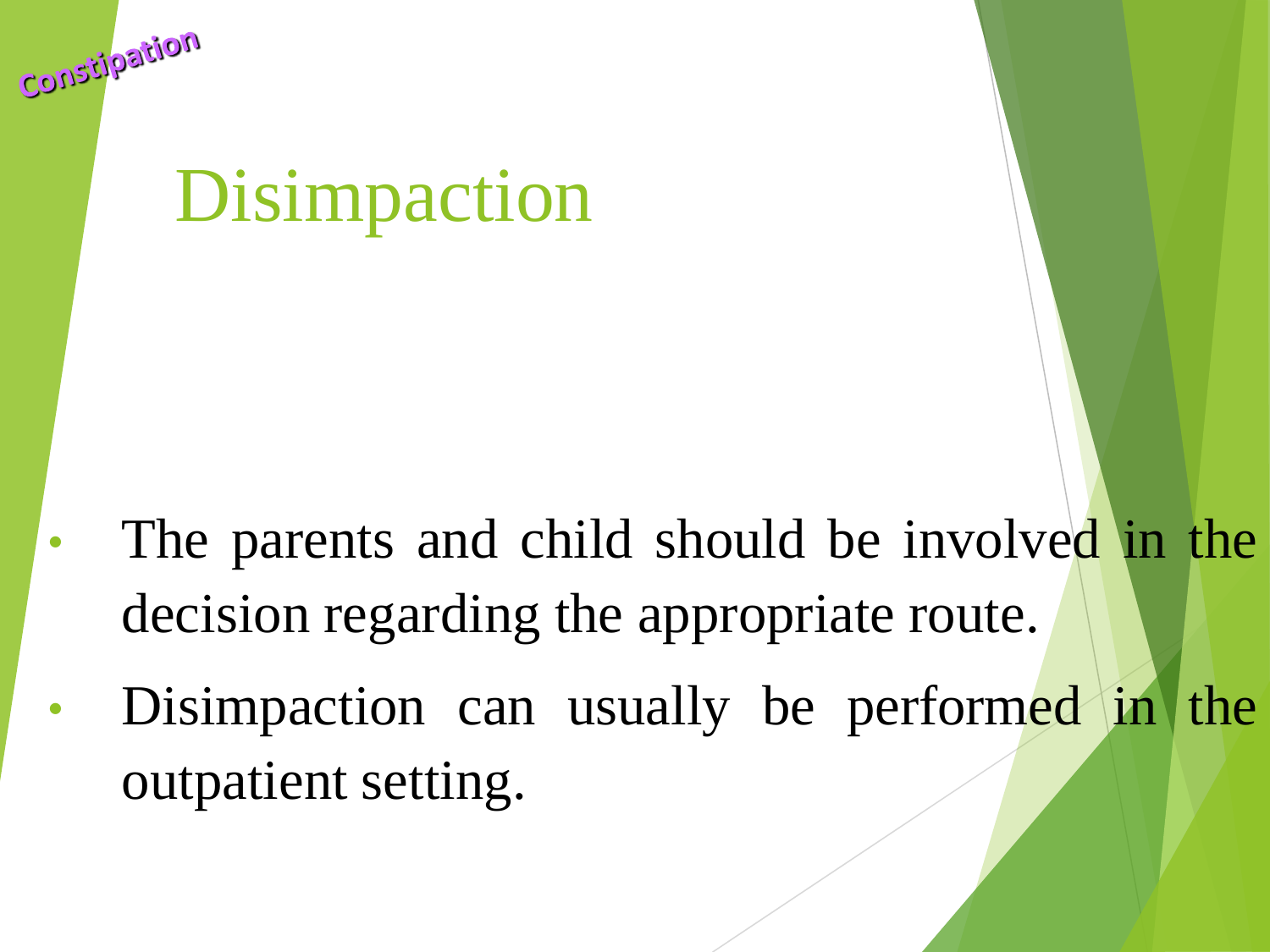## Disimpaction

**1.** Infants  $(< 1$  year)

Constipation

- Glycerin enema: 6 ml/kg (max 135 ml) every

12-24 hrs, one to three times, No side effects

2. Children  $(> 1$  year)

A. Enema: - Glycerin

- Mineral oil

- Normal saline: 10-20 ml/kg/dose

- Hypertonic phosphate: 3 ml/kg

(max: 135 ml), every 12 hrs  $\times$ 3 doses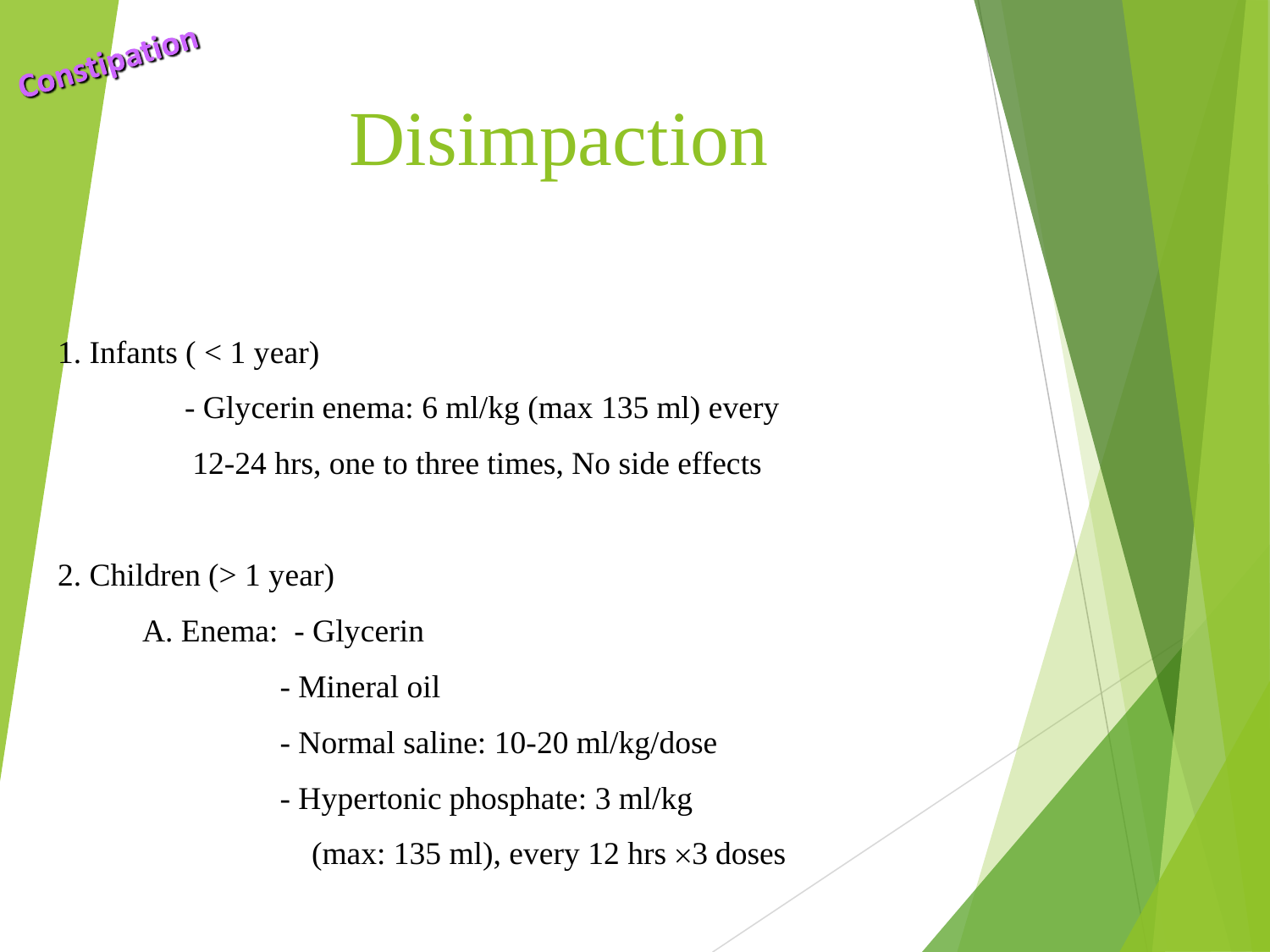# **Consumer**<br>Maintenance therapy

- Oral administration
	- 1. lubricant laxative:
		- **-** Mineral oil : 1-3ml/kg/day
	- 2. Osmotic laxatives:
		- **-** Lactulose: 1-3 ml/kg/day
			- Mag. Hydroxid (MOM): 1-3 ml/kg/day
			- PEG:  $0.4$  to  $0.8$  gr/kg/day (max 1 g/kg/day)
			- Surbitol: 1-3 ml/kg/day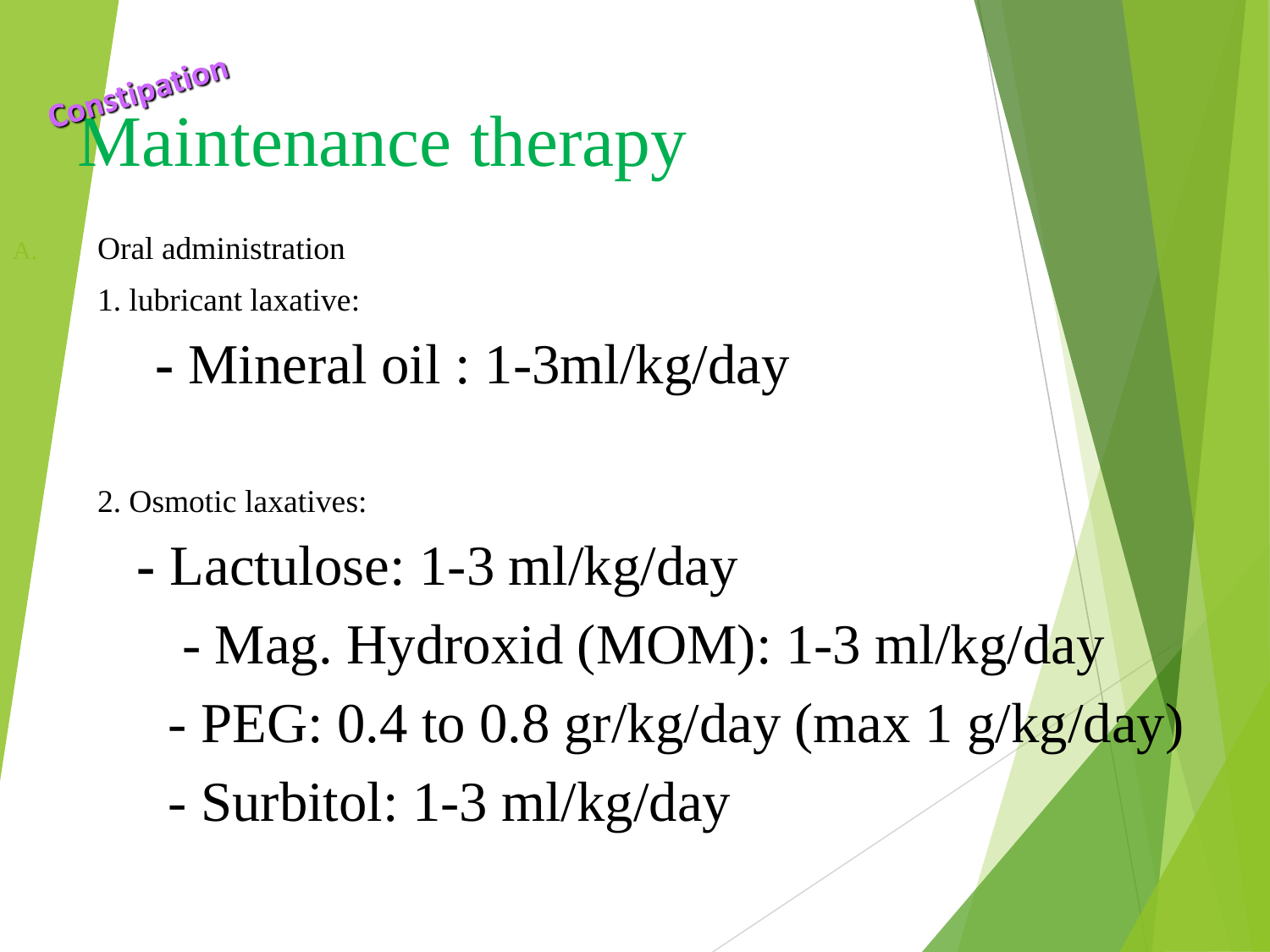• Mineral oil is contraindicated in infants less than 12 months of age and in children with a risk of pulmonary aspiration (CNS problem, GER) .

noifsqlichoo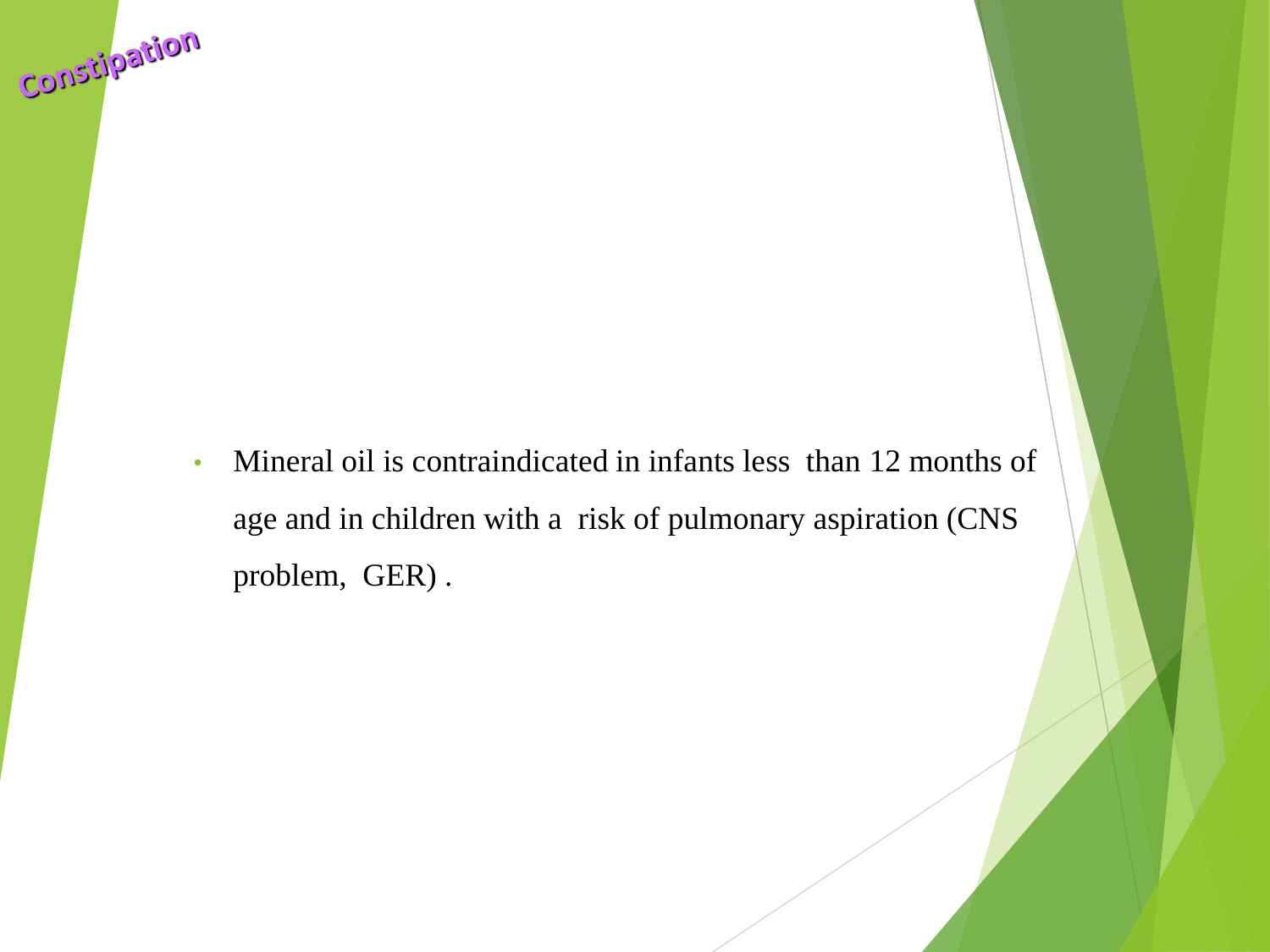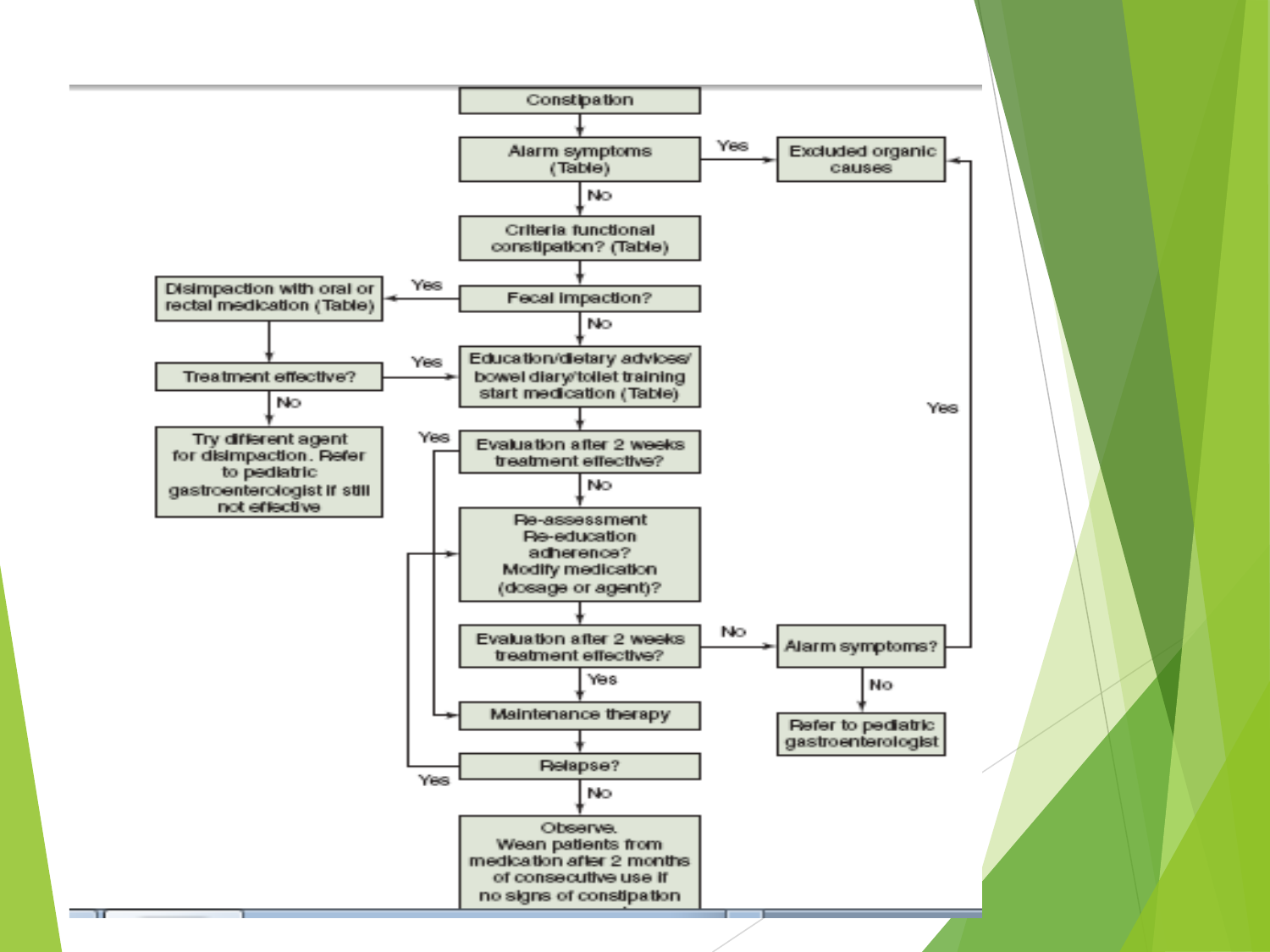#### TABLE 11-3 DO SAGES OF MOST FREQUENTLY<br>USED ORAL AND RECTAL LAXATIVES

| Orral Laxatives            | Dosages                                                                             |
|----------------------------|-------------------------------------------------------------------------------------|
| Osmotic Iaxatives          |                                                                                     |
| <b>Lacturiose</b>          | 1 to 2 g/kg, once or twice/day                                                      |
| <b>JPFG 3350</b>           | maintenance: 0.2 to 0.8 g/kg/day                                                    |
| $JPEG$ $4000$              | fecal disimpaction: 1 to 1.5 g/kg/<br>day (with a maximum of 6<br>consecutive days) |
| Milk of magnesia           | 2 to 5 y: 0.4 to 1.2 g/day, once or                                                 |
| (magnesium hydroxide)      | divided.                                                                            |
|                            | 6 to 11 y: 1.2 to 2.4 g/day, once<br>or divided.                                    |
|                            | 12 to 18 y: 2.4 to 4.8 g/day, once<br>or divided.                                   |
| <b>Fecal softeners</b>     |                                                                                     |
| <b>Milmenat call</b>       | 1 to 18 y: 1 to 3 mL/kg/day, once                                                   |
|                            | or divided, max: 90 mL/day                                                          |
| <b>Stimulant</b> lazatives |                                                                                     |
| Bisacodvi                  | 3 to 10 y: 5 mg/day                                                                 |
|                            | >10 y: 5 to 10 mg/day                                                               |
| Senna                      | $2$ to 6 v: 2.5 to 5 mg once or<br>twice/day                                        |
|                            | 6 to 12 y: 7.5 to 10 mg /day                                                        |
|                            | >12 y: 15 to 20 mg/day                                                              |
| Sociium picosulfate        | 1 month to 4 y: 2.5 to 10 mg<br>once/day                                            |
|                            | 4 to 18 y: 2.5 to 20 mg once/day                                                    |
| Rectal Laxatives/Enemas    | <b>Dosgags</b>                                                                      |
| <b>Bisacodvi</b>           | 2 to 10 y: 5 mg once/day                                                            |
|                            | >10 y: 5 to 10 mg once/day                                                          |
| Sociium docusate           | $-6$ v: 60 mL                                                                       |
|                            | $> 6$ v: 120 mL                                                                     |
| Sociium phosphate          | 1 to 18 y: 2.5 ml/kg, max:<br>133 mL/dose                                           |
| <b>INJACT</b>              | neonate <1 kg; 5 mL, >1 kg;<br>10 mil.                                              |
|                            | >1 y: 6 mL/kg once or twice/day                                                     |
| Mineral oil                | 2 to 11 y <sub>1</sub> 30 to 60 mL once/day                                         |
|                            | >11 y: 60 to 150 mL once/day                                                        |

n e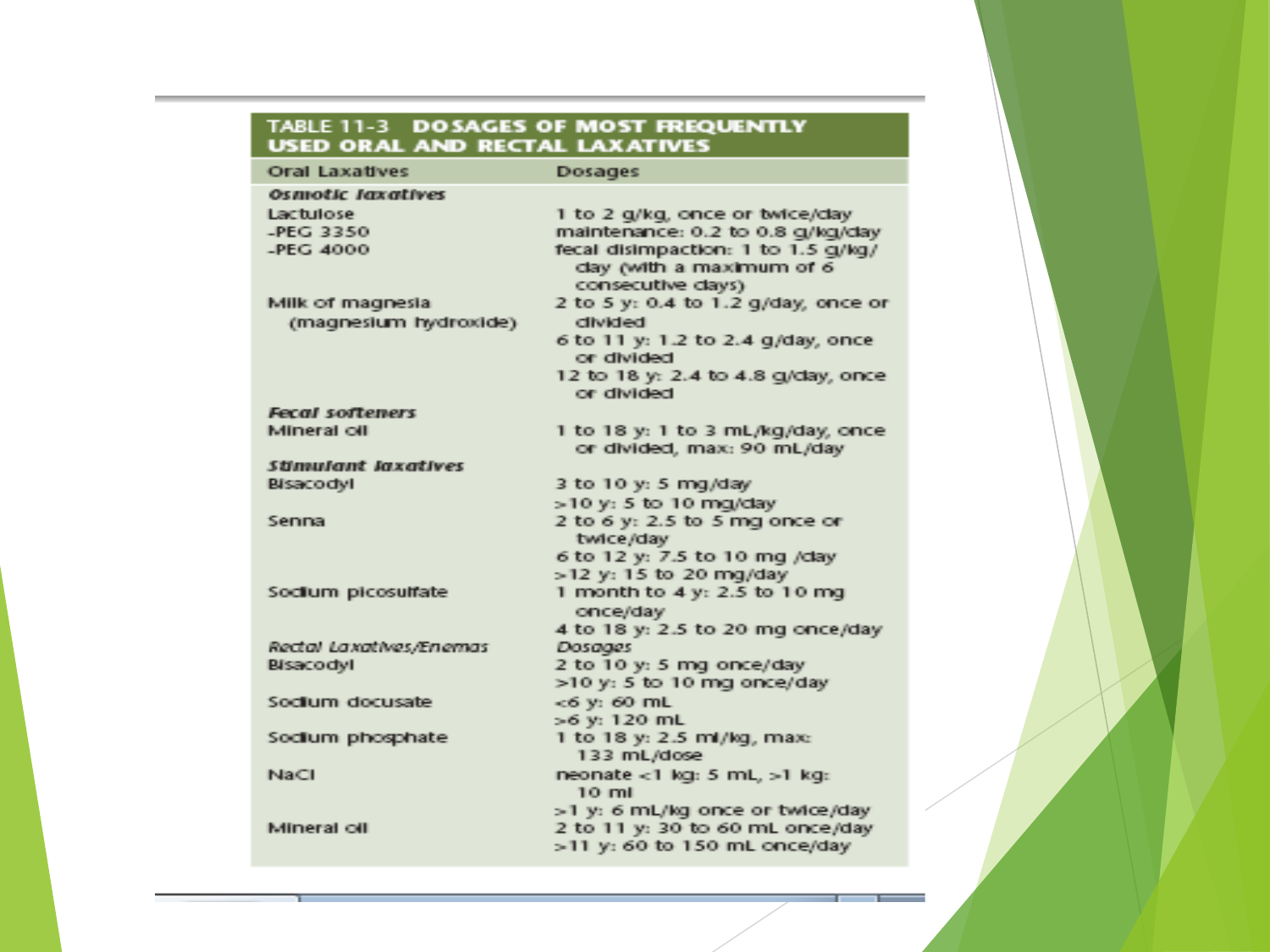#### **BOX 11-2** Rome III Criteria for Pediatric **Functional Nonretentive Fecal Incontinence**

Diagnostic criteria must include all of the following in children at least 4 years of age, for at least 2 months prior to diagnosis

- 1. Defecation into places inappropriate to the social context at least once per month
- 2. No evidence of an inflammatory, anatomic, metabolic, or neoplastic process that explains the symptoms
- 3. No evidence of fecal retention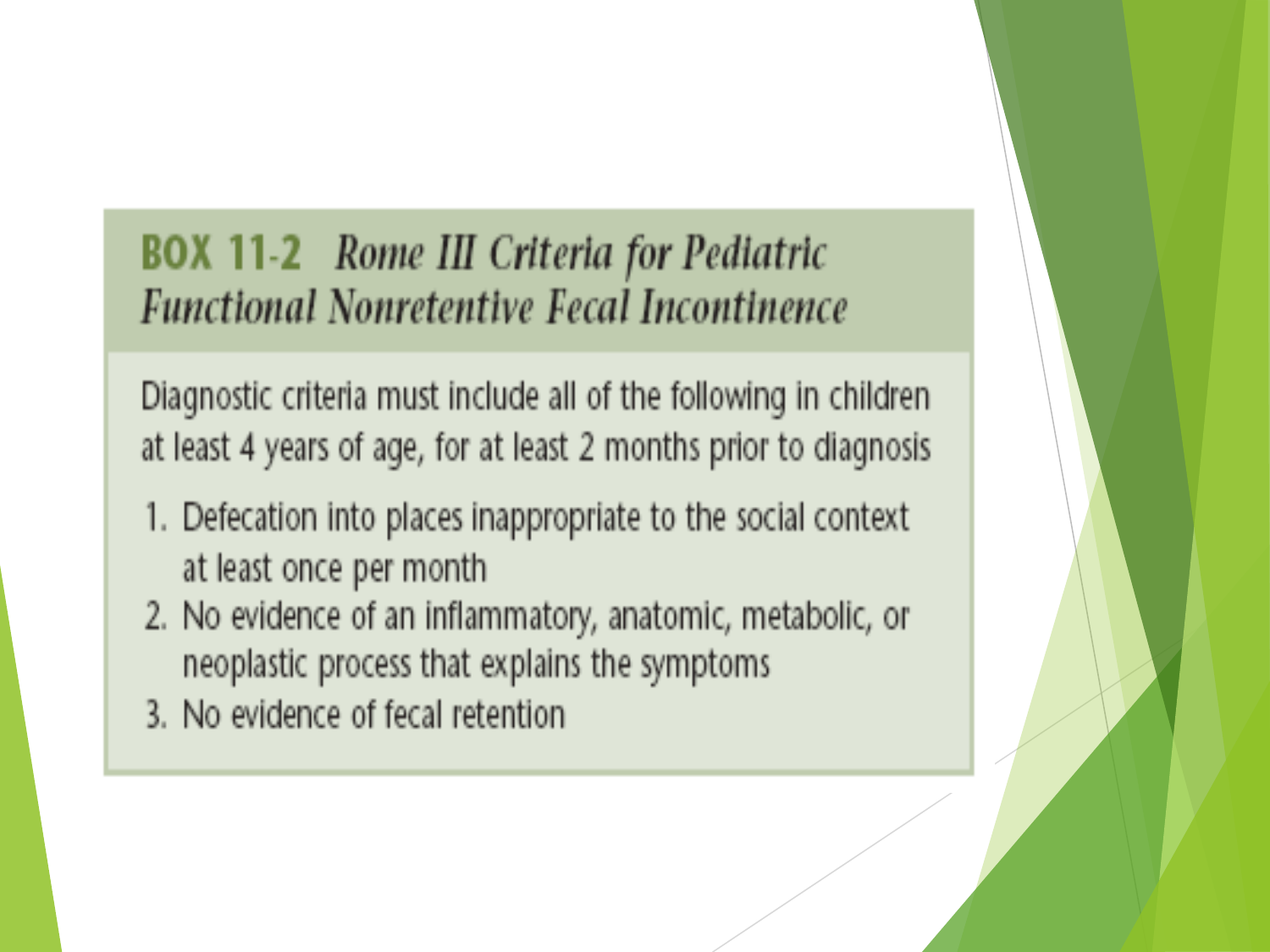#### TABLE 11-2 CAUSES OF FECAL INCONTINENCE **IN CHILDREN**

Organic causes

**Functional causes** 

Functional constipation associated fecal incontinence Functional nonretentive fecal incontinence (FNRFI) Repaired anorectal malformation Postsurgical Hirschsprung's disease Spinal dysraphism Spinal cord trauma Spinal cord tumor Cerebral palsy Myopathies affecting the pelvic floor and external anal sphincter